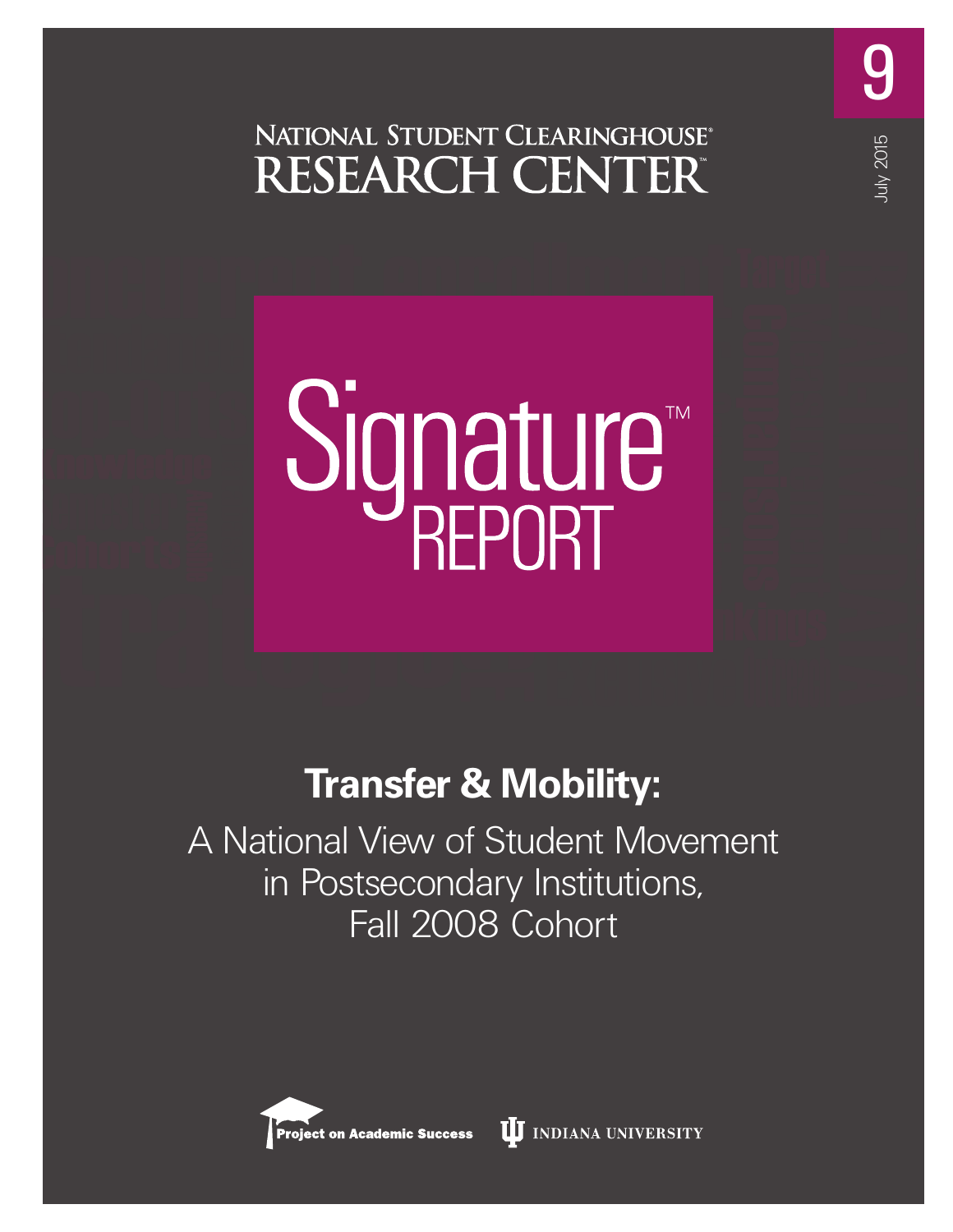

# **Transfer & Mobility: A National View of Student Movement in Postsecondary Institutions, Fall 2008 Cohort**

This second report on transfer and mobility, examines multiple transfer pathways for the cohort of students who started postsecondary education in 2008. It reveals how student enrollment patterns that involve multiple movements among two or more institutions and across state boundaries has become the new normal, demonstrating the need for a comprehensive view of student transfer and mobility to inform education policymaking and institutional improvement efforts. The report also provides discussion comparing the 2008 cohort's outcomes to those of the 2006 cohort (analyzed in our first transfer and mobility report, [Signature Report 2\)](http://nscresearchcenter.org/signaturereport2/).

**Suggested Citation:** Shapiro, D., Dundar, A., Wakhungu, P.K, Yuan, X., & Harrell, A. (2015, July). Transfer and Mobility: *A National View of Student Movement in Postsecondary Institutions, Fall 2008 Cohort (Signature Report No. 9).* Herndon, VA: National Student Clearinghouse Research Center.

### **Table of Contents**

- About This Report
- Executive Summary
- Introduction
	- o Defining Transfer and Mobility
	- o What to Find in the Report
- Results
	- o Section 1: Overall Transfer and Mobility: Fall 2008 First-Time Student Cohort
	- o Section 2: Overall Transfer and Mobility Patterns: Starting And Destination Institutions
	- o Section 3: Transfer and Mobility Across States
	- o Section 4: Transfer and Mobility Rates By Institutional Sector
- Discussion
	- o Highlights From The Report
	- o Student Transfer and Mobility To and From Two-Year Public Institutions
	- o Transfer and Mobility Rates By Enrollment Intensity
	- o Transfer and Mobility For Students In Four-Year Institutions
	- o Out-Of-State Transfer and Mobility
	- o Implications For Policymaking
- References
- Appendix A: Methodological Notes
- [Appendix B: Coverage Tables](http://nscresearchcenter.org/wp-content/uploads/Signature9AppendixB.xlsx) (click to download)
- [Appendix C: Results Tables](http://nscresearchcenter.org/wp-content/uploads/Signature9AppendixC.xlsx) (click to download)

NOTE: Please ignore the "Click to Enlarge" instructions next to the figures. This option only works in the online version of the report, which is available at http://nscresearchcenter.org/.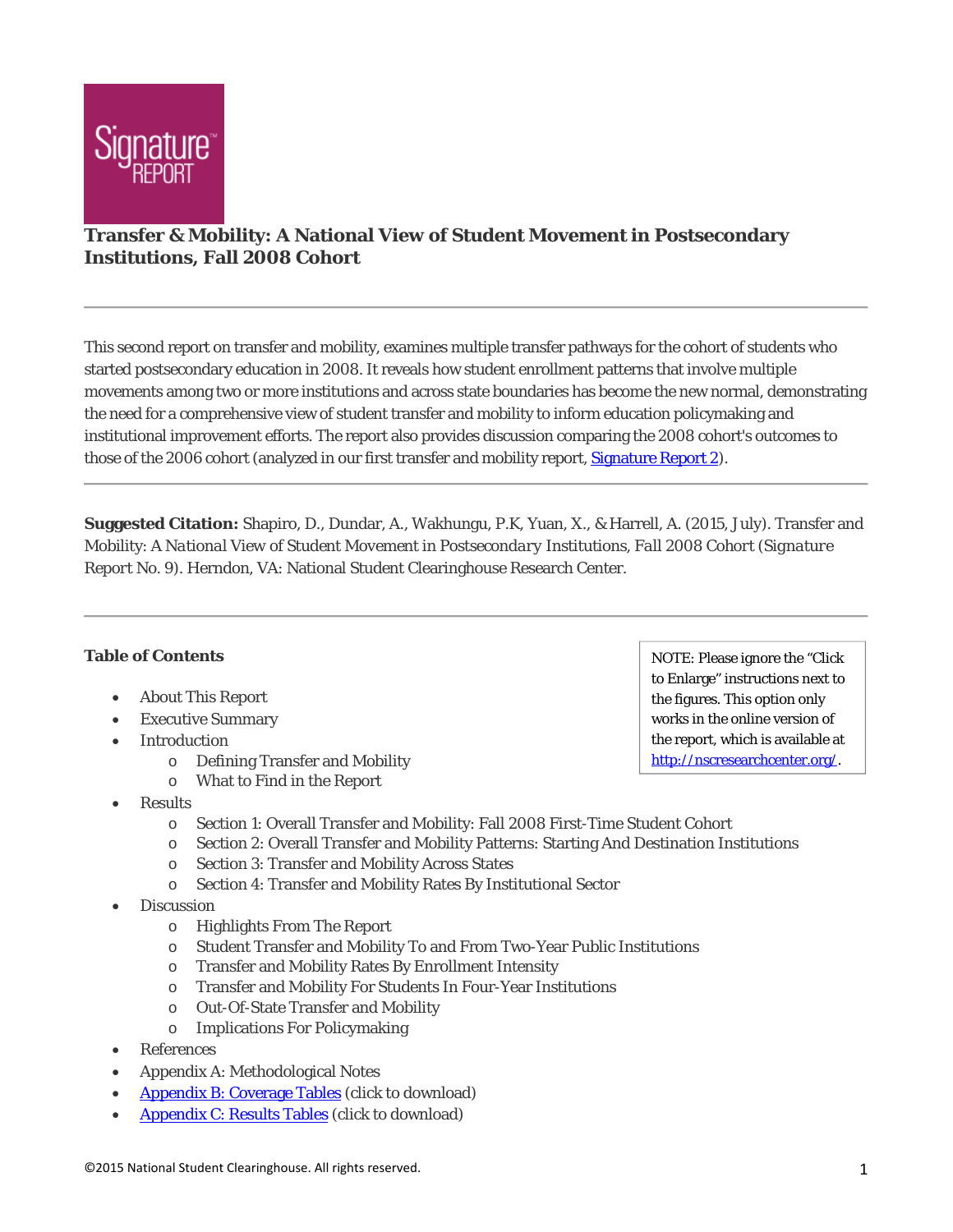# **About This Report**

#### **AUTHORS**

#### **National Student Clearinghouse Research Center**

- Doug Shapiro
- Afet Dundar

#### **Project on Academic Success, Indiana University**

- Phoebe Khasiala Wakhungu
- Xin Yuan
- Autumn T. Harrell

#### **ACKNOWLEDGEMENTS**

The authors would like to thank Don Hossler, Professor of Educational Leadership and Policy Studies at Indiana University Bloomington; the members of the Project on Academic Success team, Sarah B. Martin, and Youngsik Hwang; and Vijaya Sampath from the National Student Clearinghouse Research Center for their efforts, thoughtful comments and suggestions. Of course, any remaining errors or omissions are solely the responsibility of the authors.

#### **SPONSOR**

This report was supported by a grant from the **Lumina Foundation**. Lumina Foundation, an Indianapolisbased private foundation, is committed to enrolling and graduating more students from college — especially 21st century students: low-income students, students of color, first-generation students and adult learners. Lumina's goal is to increase the percentage of Americans who hold high-quality degrees and credentials to 60 percent by 2025. Lumina pursues this goal in three ways: by identifying and supporting effective practice, through public policy advocacy, and by using our communications and convening power to build public will for change. For more information, log on to www.luminafoundation.org.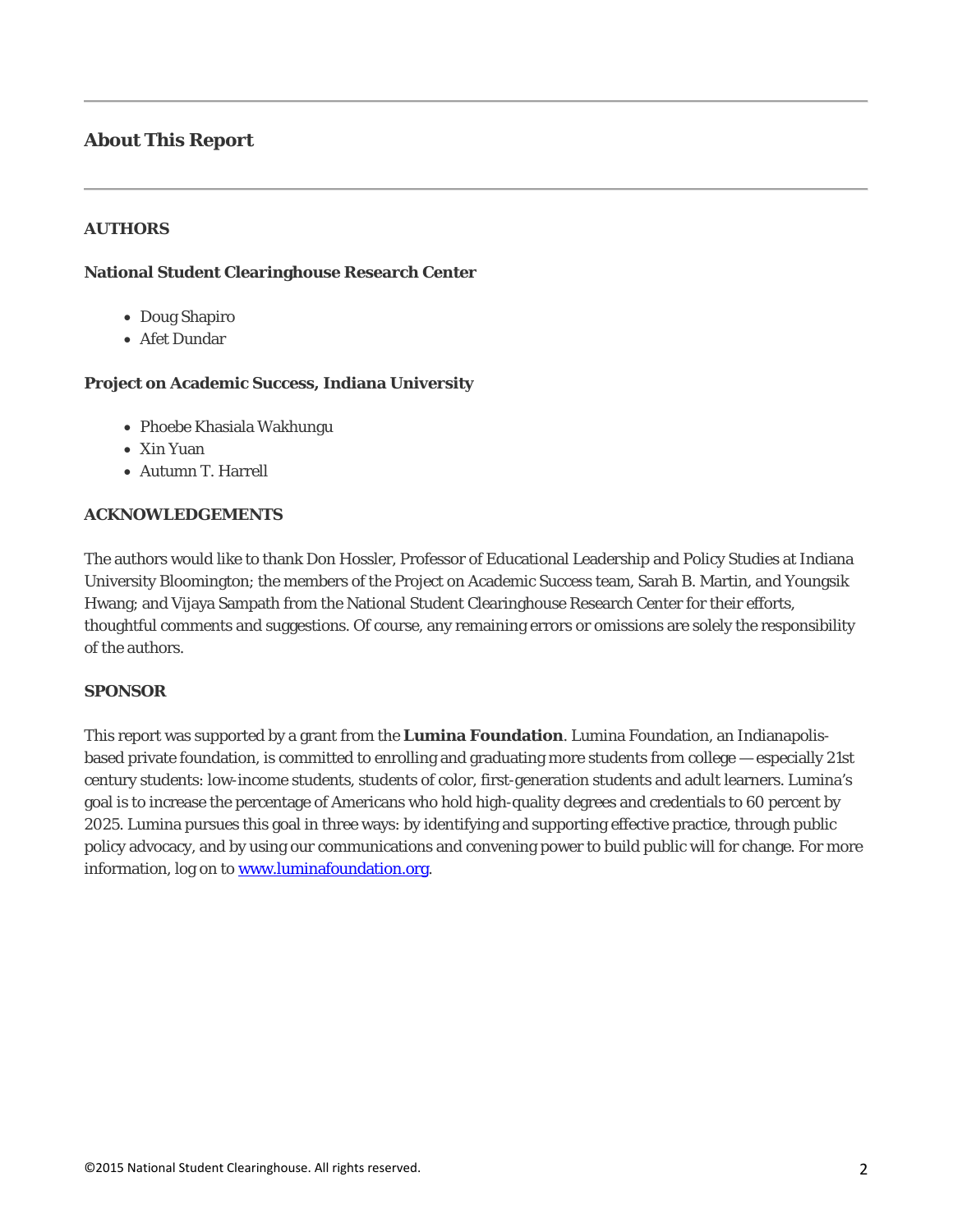# **Executive Summary**

Of the 3.6 million students who entered college for the first time in fall 2008, over one third (37.2 percent) transferred to a different institution at least once within six years. Of these, almost half changed their institution more than once (45 percent). Counting multiple moves, the students made 2.4 million transitions from one institution to another from 2008 to 2014.

This report defines student transfer and mobility as any change in a student's institution of enrollment irrespective of the timing, direction, or location of the move, and regardless of whether any credits were transferred from one institution to another. The transfer rate reported here considers the student's first instance of movement to a different institution, before receiving a bachelor's degree and within a period of six years. For those students who began at two-year public institutions, we also include transfers that happened after receiving a degree at the starting two-year institution.

Going beyond broad national transfer rates, this report shows students' enrollment patterns across two-year and four-year, public and private institutions, and also examines the distribution of transfers and mobility across state lines and over multiple years. Such a comprehensive look makes the findings useful for state and institutional policymakers as well as for college administrators and the general public. With a better understanding of student transfer and mobility, institutional policymakers will be amply equipped to advise their students on different enrollment pathways. Transfer rates across state lines will help state policymakers understand the implications of student mobility for state-level policies, in particular for outcomes-based funding policies.

Findings of the report provide evidence of the role played by community colleges in students' pathways, even though the students often do not earn associate's degrees. Nearly a quarter of the students who started at a community college transferred to a four-year institution within six years. Yet, only 3.2 percent of this cohort, roughly one in eight of those who transferred, did so after receiving a credential from their starting institution, either a certificate or an associate's degree. The vast majority transferred without a degree.

This proportion has shrunk from the Research Center's [first transfer and mobility report,](http://nscresearchcenter.org/signaturereport2/) released in 2012. That report, which looked at students who started in fall 2006, found that one in five transfers from two-year to fouryear institutions were post-degree. The higher proportion of students transferring without an associate's degree may create a growing case for reverse transfer initiatives currently being pursued in many states. These initiatives facilitate the transfer of student credits back to two-year institutions that may be able to award a degree.

Other findings include:

- Student mobility often involves out-of-state transfers. Nearly one in five transfers among students who started in two-year public institutions, and nearly a quarter of transfers from four-year public institutions, occurred across state lines.
- Mixed enrollment students (those who enrolled both full- and part-time) had the highest transfer and mobility rates at 53.7 percent. Changing institutions and changing enrollment statuses both appear to be strategies that students employ in reaction to their changing circumstances.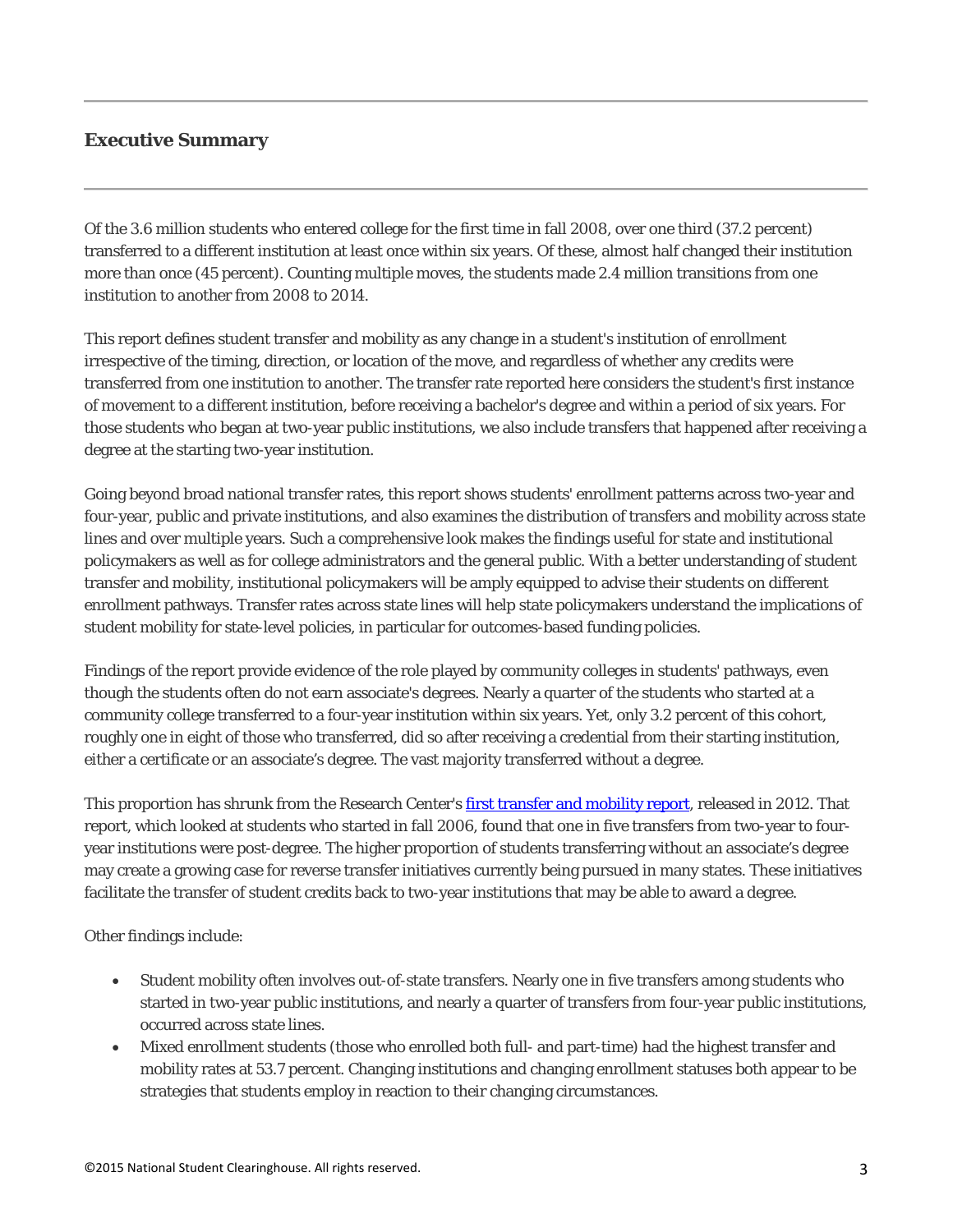- Exclusively part-time students, who are typically more geographically constrained and most likely to stop out of college altogether, had the lowest transfer rate (11.9 percent).
- Two-year public institutions are the top mobility destination for students who start in four-year institutions. More than half (51.3 percent) of those transferring from a four-year public institution moved to a two-year public institution. Over 40 percent of those who transferred from four-year private institutions headed to community colleges.
- A quarter of all student mobility from four-year institutions to community colleges consisted of summer swirlers, who returned to their starting institution in the following fall term. This strategy was found, in an [earlier Clearinghouse report,](http://nscresearchcenter.org/wp-content/uploads/NSC_Signature_Report_3.pdf) to be correlated to higher degree completion rates at the starting fouryear institution.

As our findings demonstrate, the picture of postsecondary enrollment, transfer, persistence, and completion is very complex, which highlights the importance of broadening the definitions of both student success and institutional effectiveness. The increased attention to student outcomes and degree attainment at the national and state levels are likely to lead to new accountability measures for postsecondary institutions that will need to go beyond the first-time full-time cohorts that institutions are used to tracking. Looking at the outcomes of all students – non-traditional students who enroll part-time or switch their enrollment status from full-time to parttime and vice-versa as well as transfer-in and transfer-out students – will be beneficial for public policymaking and individual students.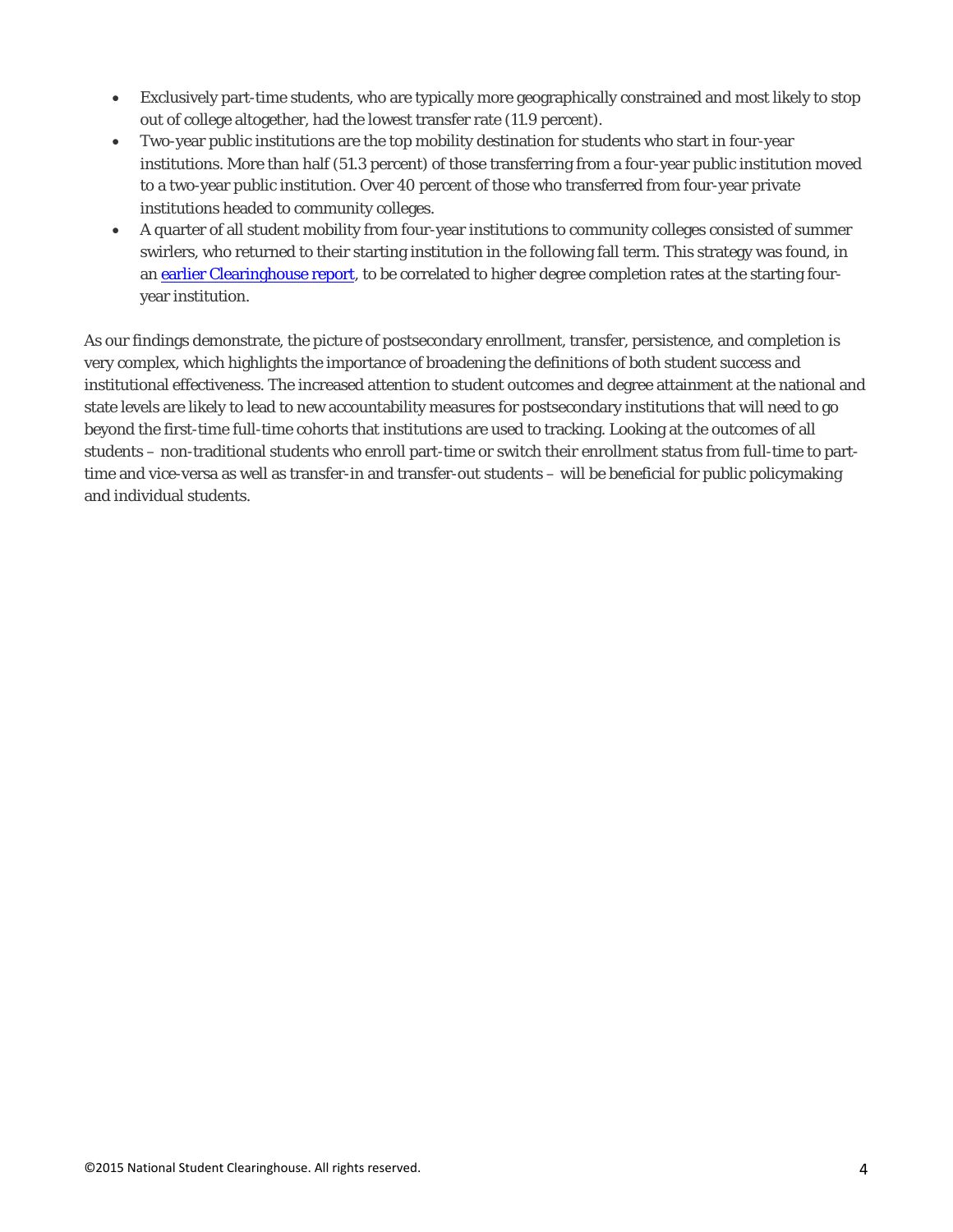# **Introduction: Transfer and Mobility as Integral to Students' Education Pathways**

Since we published our groundbreaking [first report on transfer and mobility \(](http://nscresearchcenter.org/signaturereport2/)Hossler et al., 2012), much has changed — including perceptions. These days, few observers of higher education in America hold a linear view of postsecondary access and success. The diverse pathways that students take to achieve their academic goals are well acknowledged in the research and higher education community.

Student demographics have also shifted during this time, with the new cohorts having more adult learners, fewer full-time enrollments, and students who are generally more sensitive to the cost of their education. Indeed, changes have occurred across the higher education landscape as more states move toward outcomes-based funding and institutions offer more online courses.

As student enrollment patterns involving multiple movements among two or more institutions and across state boundaries become the new normal (Marling, 2013), more than ever, a comprehensive view of student transfer and mobility that captures these complex movements is needed to inform education policymaking and institutional improvement efforts. In response to this need, the National Student Clearinghouse Research Center is releasing this new transfer and mobility report examining multiple transfer pathways for the cohort of students who started postsecondary education in 2008.

In the research literature, the complex phenomenon of student mobility has been defined in diverse terms, including transfer, swirling, and double-dipping, etc. (Adelman, 2006; McCormick, 2003), as well as from different perspectives, such as vertical or upward transfer (Dougherty & Kienzl, 2006; Doyle, 2009; Eagan & Jaeger, 2009). Other transfer patterns, such as reverse transfer (transfer from four-year institutions to two-year institutions or, as lately defined, the process by which students combine credits from both two-year and four-year institutions toward an associate's degree from the two-year institution) or lateral transfer (transfer from one fouryear institution to another or from one two-year institution to another), have also been documented in recent years (Goldrick-Rab & Pfeffer, 2009; U.S. Department of Education, 2001; Dongbin et al., 2012). However, because of data availability, most empirical research is restricted to only one transfer pattern at a time. The findings of most of these studies are also limited to just one institution, one state, one time period (e.g., fall to fall), or one enrollment type (e.g., full time).

### **DEFINING TRANSFER AND MOBILITY**

Student mobility is an important phenomenon to examine because it plays a significant role in students' degree completion, an indicator of student success. It can facilitate baccalaureate degree attainment for community college students who transfer to four-year institutions (Townsend, 2007). Students may transfer from four-year institutions to two-year institutions — to complete additional coursework at lower cost. Students who transfer from a two-year to a four-year institution may also transfer credits back to the starting two-year institution to receive a two-year degree before finishing the requirements for a bachelor's degree. Many students may also make a lateral transfer to find a better institutional fit or a program that more closely meets their interests.

This report defines student transfer and mobility as any change in a student's institution of enrollment irrespective of the timing, direction, or location of the move, and regardless of whether any credits were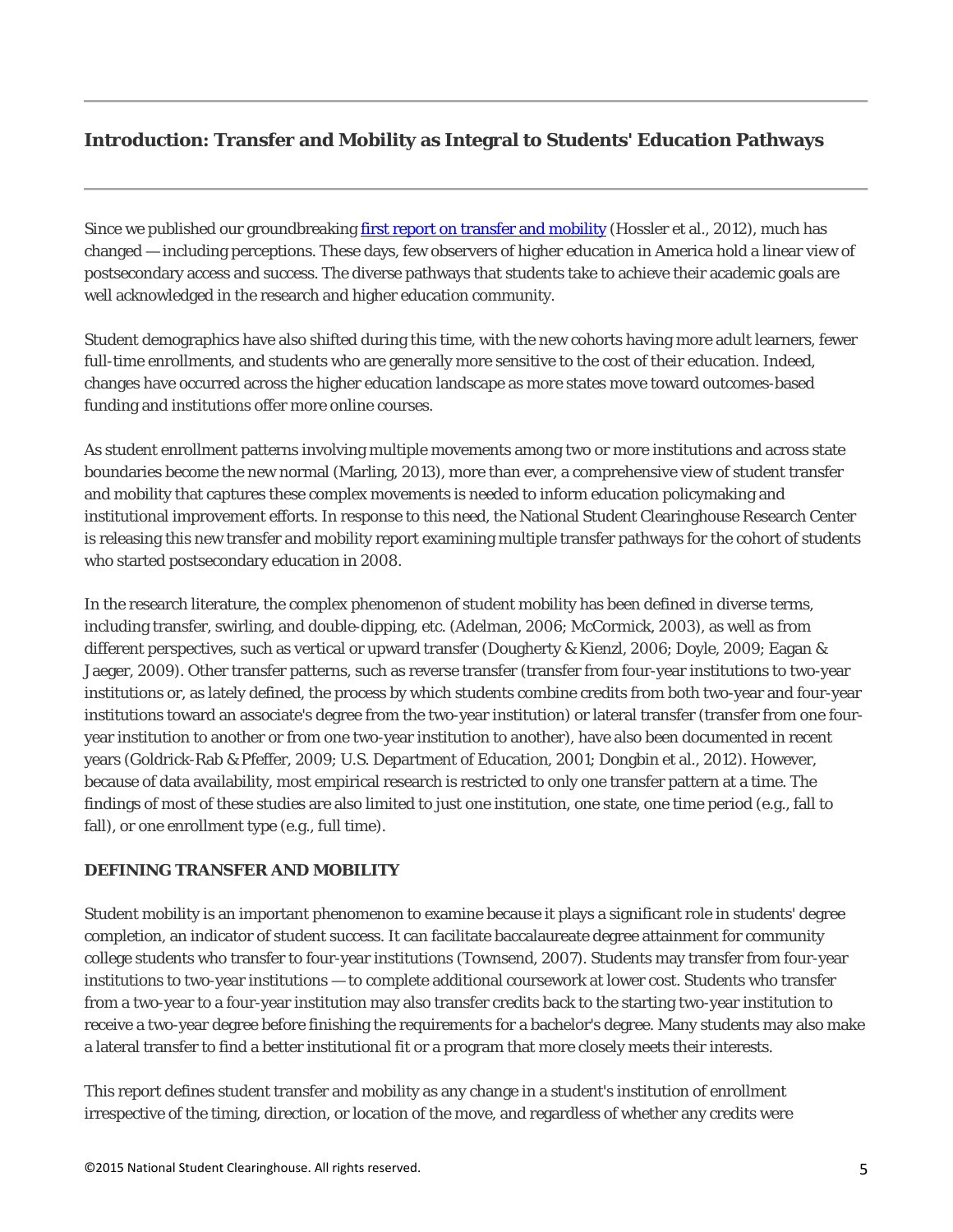transferred from one institution to another. Our intent is to illustrate the complexity of student movement among institutions. The report includes transfer and mobility across institutions, sectors, and states — even if these movements happen over summer terms, after a period of nonenrollment, or if the movements later prove to have been temporary. Our report also includes all students, those enrolled exclusively full time, exclusively part time, and with mixed enrollment, without attempting to discern intent to earn a degree at either the starting or the destination institution.

The transfer rate reported here considers the student's first instance of movement to a different institution, before receiving a bachelor's degree and within a period of six years. For those students who began at two-year public institutions, we also include transfers that happened after receiving a degree at the starting two-year institution. This exception was made because of the importance of vertical transfer as a key success outcome for so many students at community colleges. While for many community college students a certificate or an associate's degree is the end goal with no intent to transfer, in many states completion of an associate's degree as part of the pathway to a bachelor's degree is encouraged through policies that guarantee junior standing to students who complete an associate's degree (ECS, 2014). Moreover, the common usage of transfer terminology for students who start in two-year institutions includes transfer after receiving an associate's degree.

Various studies of transfer among students at four-year institutions consider short-term movement as inconsequential, or "casual course-taking," treating students who later return to the starting institution as not having moved at all. Our definition of transfer and mobility includes these types of "multi-institutional attendance" (Adelman, 2006). This is because, in part, we consider only students' enrollments at institutions, not course credits earned, whether credits were accepted by the destination institution, or, if so, how many credits were accepted. We do, however, highlight the "summer swirl" pattern (i.e., transfers among students who started at four-year institutions that happen only in summer followed by a return to the starting four-year institution).

Going beyond broad national transfer rates, this report shows students' enrollment patterns across two-year and four-year, public and private institutions, and also examines the distribution of transfers and mobility across state lines and over multiple years. Such a comprehensive look makes the findings useful for state and institutional policymakers as well as for college administrators and the general public. With a better understanding of student transfer and mobility, institutional policymakers will be amply equipped to advise their students on different enrollment pathways. Transfer rates across state lines will help state policymakers understand the implications of student mobility for state-level policies, in particular for outcomes-based funding policies.

Exploration of transfer and mobility is also relevant given the recent focus on the potential role of community colleges in the national college completion agenda. For example, initiatives that offer free community college for students who maintain good academic standing (e.g., Chicago Star Scholarship, Tennessee Promise) could affect the college-going patterns for today's postsecondary students, possibly increasing transfer into and out of community colleges.

# **WHAT TO FIND IN THIS REPORT**

Focusing on the cohort of first-time students who began their postsecondary studies at U.S. colleges and universities in fall 2008, this report examines student transfer and mobility patterns over six years, through summer 2014. We begin with over 3.6 million students, the full cohort of first-time students across all types of institutions (**Figure I1**).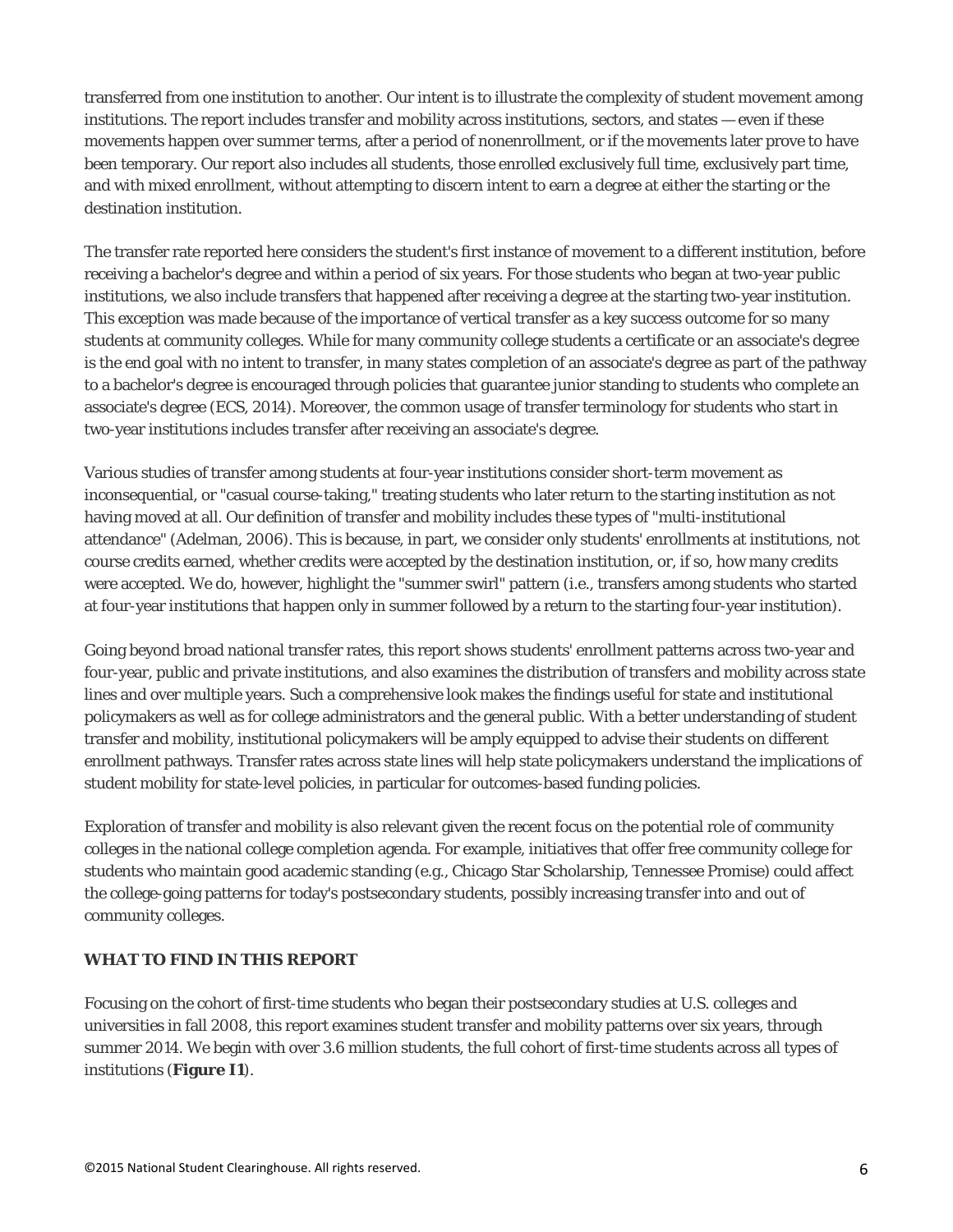

**Figure I1. Students' First Enrollment by Institution Type, Fall 2008 Cohort\***

*\*This figure is based on data shown in Appendix C, Table 1.*

The findings in this report provide an in-depth analysis of the first instance of transfer or mobility. The tables and figures present:

- The prevalence of transfer and mobility nationwide overall and by gender, sector, and control of both the starting and destination institution;
- Transfer and mobility for exclusively full-time, exclusively part-time, and mixed-enrollment students, showing rates and timing of first transfer by initial enrollment intensity and institution type;
- In-state and out-of-state mobility by institution sector and control;
- Transfer and mobility trajectories and pathways, specifying institutional origins and destinations;
- Timing of the first instance of transfer or mobility, broken out by sector and control of both the starting and destination institution;
- Transfer from a two-year to a four-year institution with and without first earning an associate's degree;
- Lateral transfer from one two-year to another two-year institution, or from one four-year to another fouryear institution, with or without an eventual return to the starting institution;
- Transfer from a four-year to a two-year institution, with or without an eventual return to the four-year institution; and
- Second, third, or further mobility, or serial transfers.

**Tables 13-19** of Appendix C provide additional detail on the number of students who transferred more than once.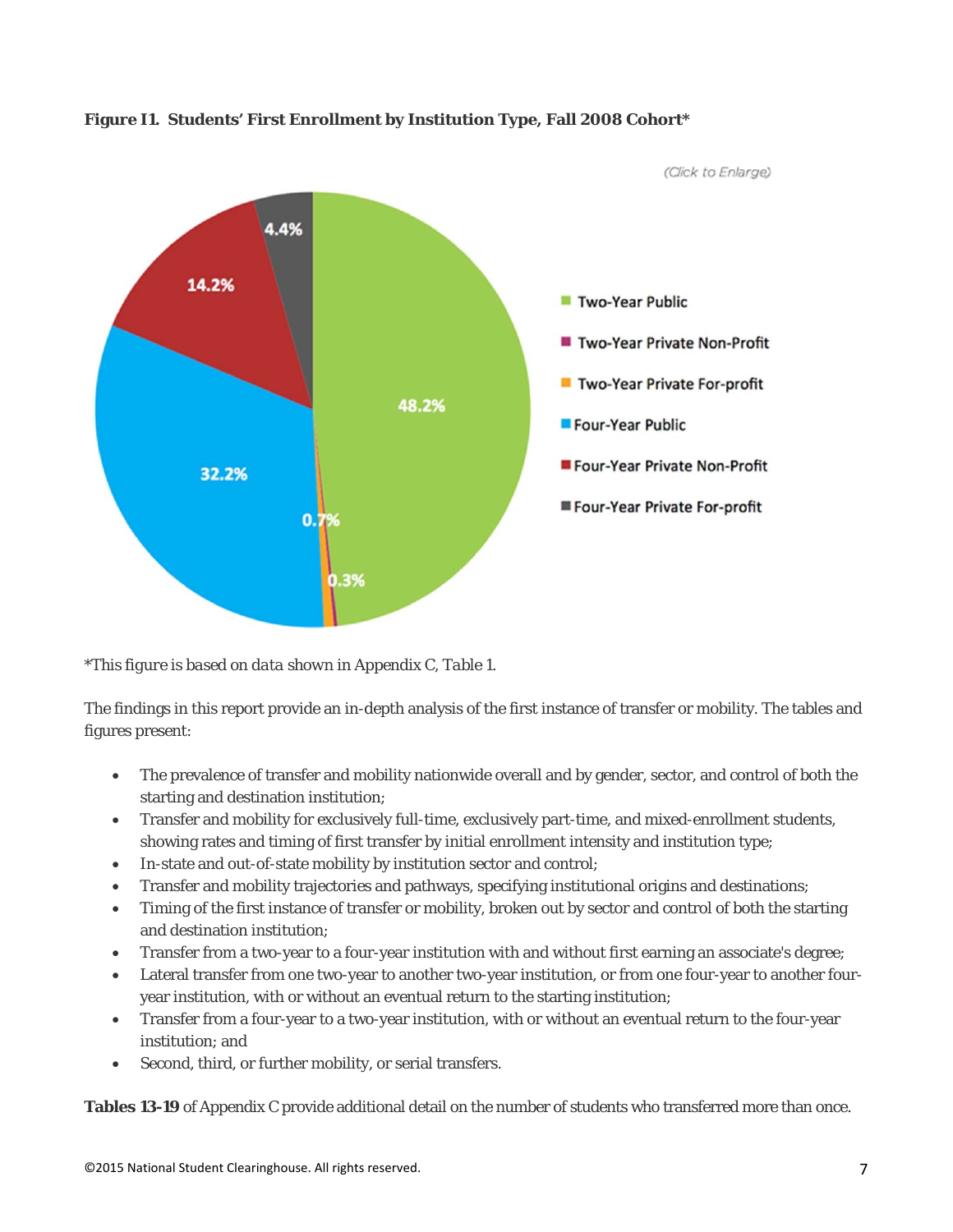# **Results**

### **SECTION 1: OVERALL TRANSFER AND MOBILITY: FALL 2008 FIRST-TIME STUDENT COHORT**

A total of 3,629,429 students enrolled in postsecondary education at U.S. colleges and universities for the first time in fall 2008. Among this cohort, 37.2 percent enrolled in a different institution at least once during 2008- 2014. Women had a slightly higher transfer rate than men (39.0 and 36.8 percent, respectively) (Appendix C, Table 3).

The findings represent students who, according to the Clearinghouse data, enrolled between fall 2008 and summer 2014 in an institution different from the one where they began in fall 2008. In other words, in this report, student transfer and mobility is defined as any change in a student's institution of enrollment regardless of whether any credits were transferred from one institution to another. Only consecutive enrollments at different institutions were considered in the study. Students who were concurrently enrolled in their starting institution and another institution were not counted as transfers.

The results emphasize the destination and timing of students' first instance of transfer, regardless of what occurred after that point on the students' postsecondary pathways. Therefore, transfer students may have continued studies at their new institution, returned to their starting institution, moved on to a third institution, completed a degree, or stopped out after transferring within or outside the study period. The transfer rate includes students who transferred from a two-year public institution after receiving a credential at the starting two-year institution. Post-degree mobility is not captured for students who started in any other of type of institution.

**Figures 1 through 5** present the timing of first transfers as well as overall transfer patterns by enrollment intensity and institutional sector.

Among all students who transferred, the most prevalent time for their first transfer was during the second year (36.6 percent) of college, with another quarter of students (24.4 percent) transferring in their third year (**Figure 1**).

**Figure 2** highlights the prevalence of transfer by sector and control of students' starting institutions. Two-year public institutions had a transfer rate of 39.5 percent, including a small percentage (3.9 percent) of students transferring after receiving a credential at the starting community college. Among those who started at four-year institutions, those who started at four-year public institutions had the highest transfer rate (36.5 percent) followed by those who started at four-year private nonprofit institutions (34.3 percent) and private for-profit institutions (22.9 percent).

Breakdowns by enrollment intensity demonstrate that changing institutions was common among mixedenrollment students, with more than half of this group (53.7 percent) transferring to another institution at least once. Transferring among exclusively full-time students was also prevalent, with more than one in five students in this group doing so at least once in six years. Just over a tenth (11.9 percent) of part-time students transferred at least once during the same period (**Figure 3**).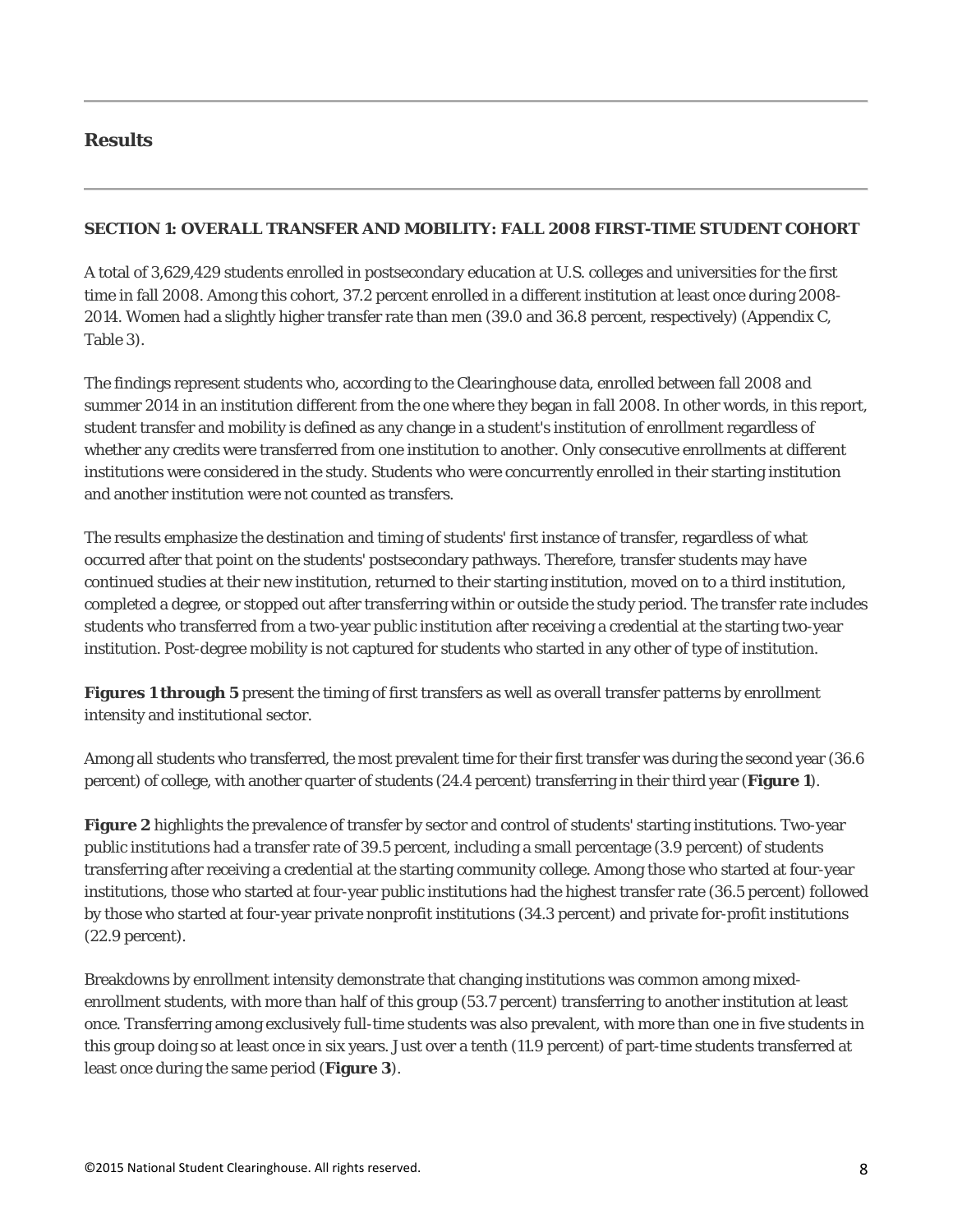

**Figure 1. Timing of First Transfer or Mobility 2008-2014, All Transfer Students, Fall 2008 Cohort\***

*\*This figure is based on data shown in Appendix C, Table 7a.*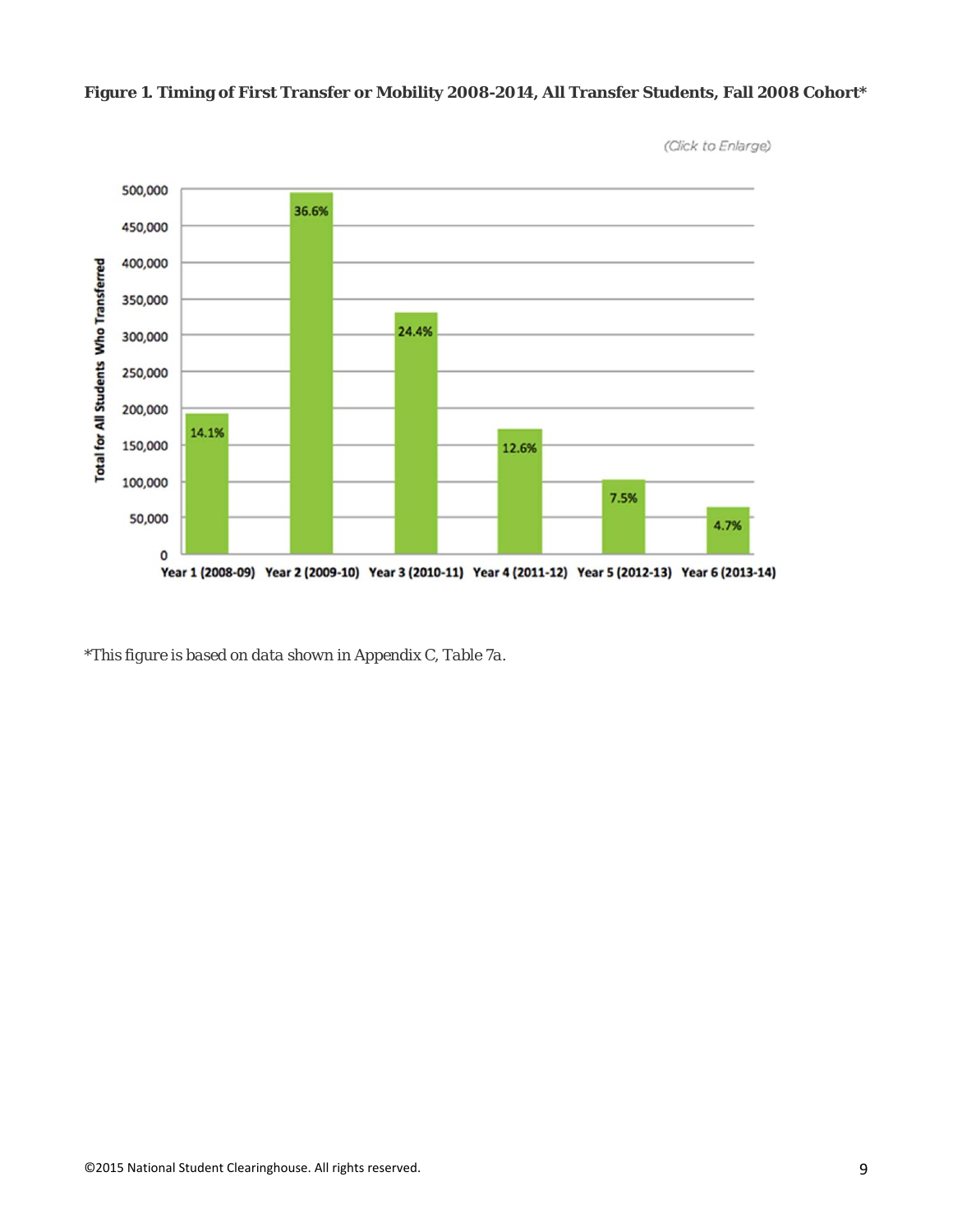

#### **Figure 2. Six-Year Transfer and Mobility Rates by Sector and Control of Starting Institution\***

*\*This figure is based on data shown in Appendix C, Table 4.*

*\*\*Post-degree transfers are counted only for students who started in 2-year public institutions.*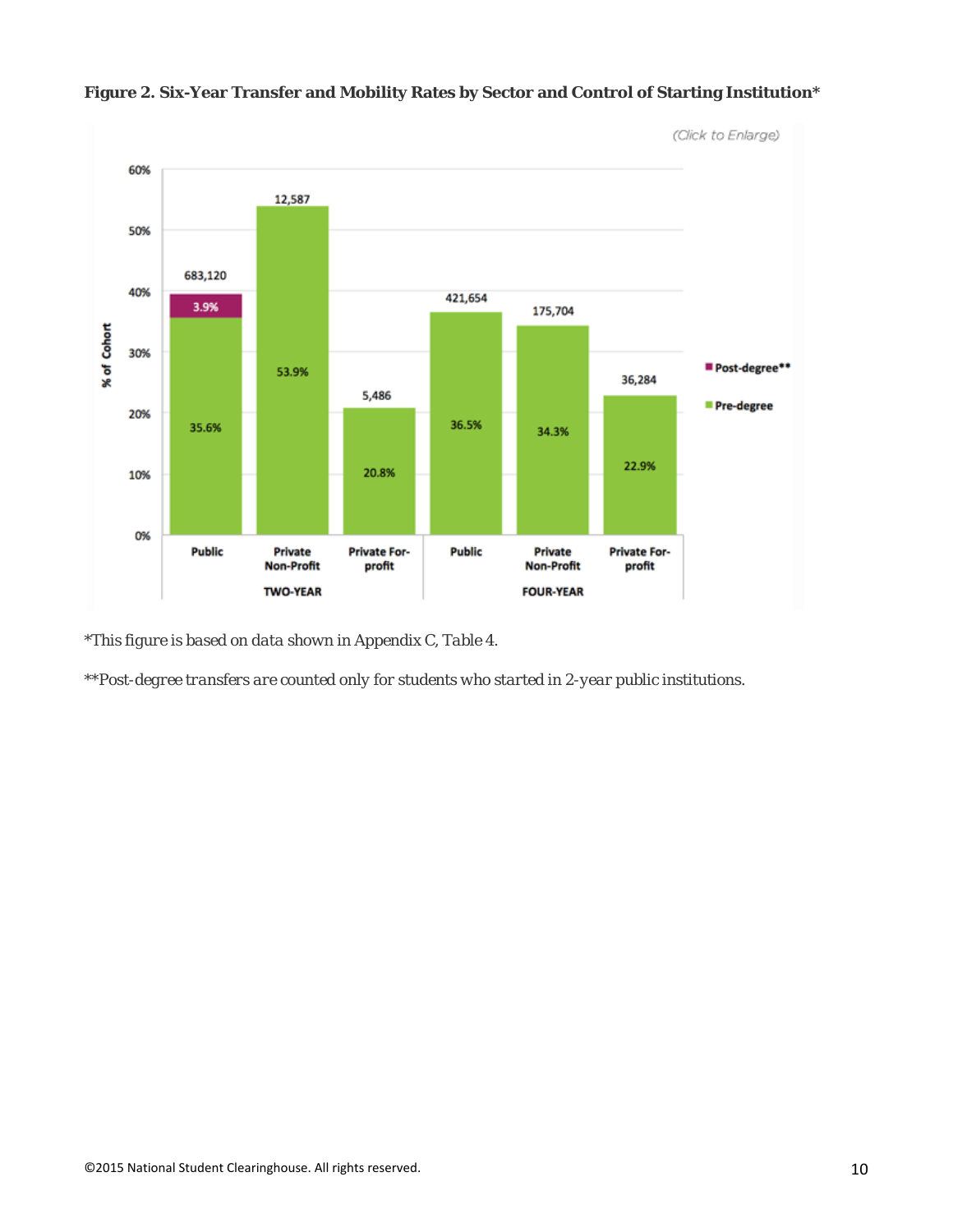

# **Figure 3. Six-Year Transfer and Mobility Rates By Enrollment Intensity, Fall 2008 Cohort\***

(Click to Enlarge)

% of Fall 2008 Transfer Cohort by Enrollment Intensity

*\*This figure is based on data shown in Appendix C, Table 15.*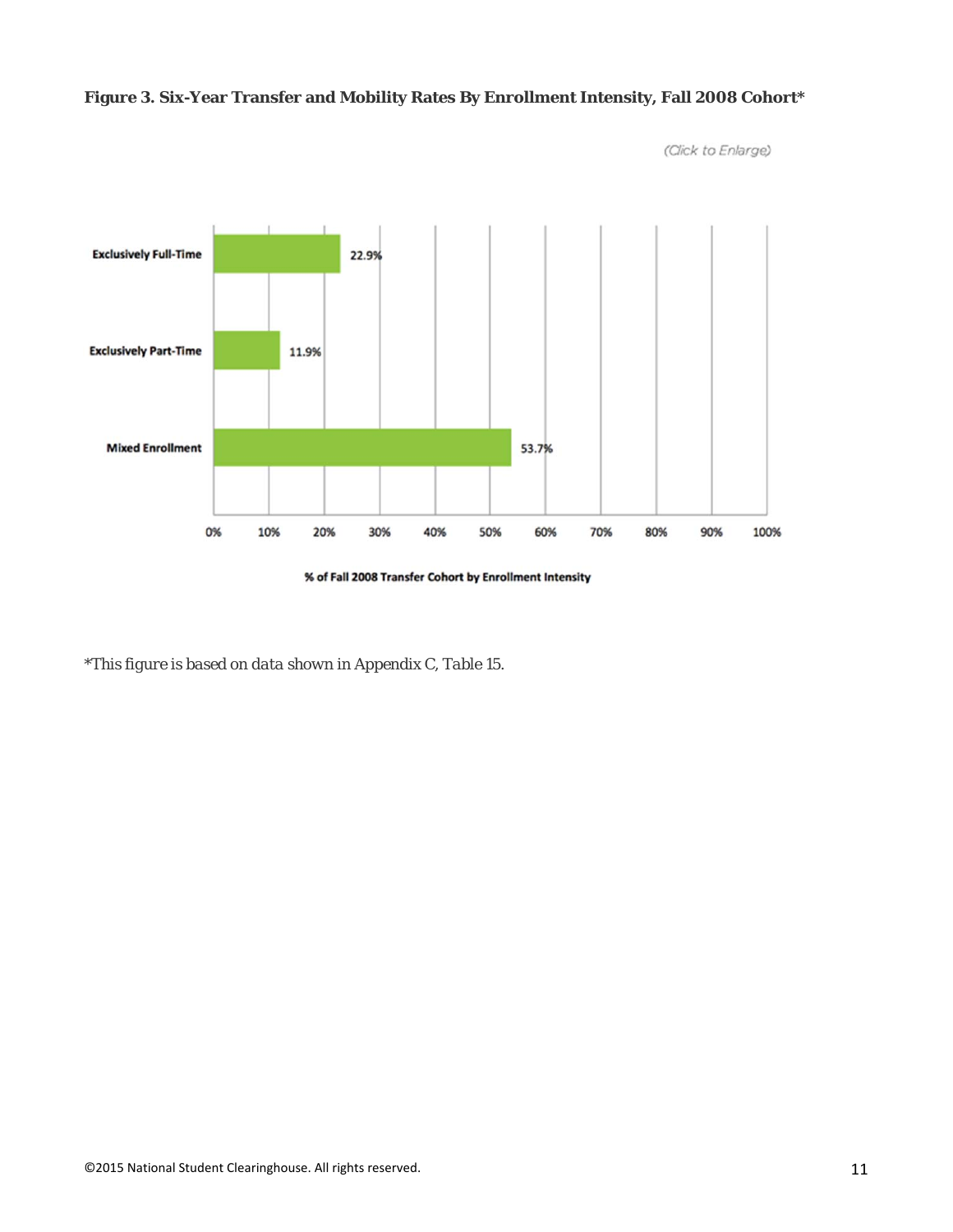

# **Figure 4. Timing of First Transfer or Mobility by Enrollment Intensity, Fall 2008 Cohort\***

*\*This figure is based on data shown in Appendix B, Table 8.*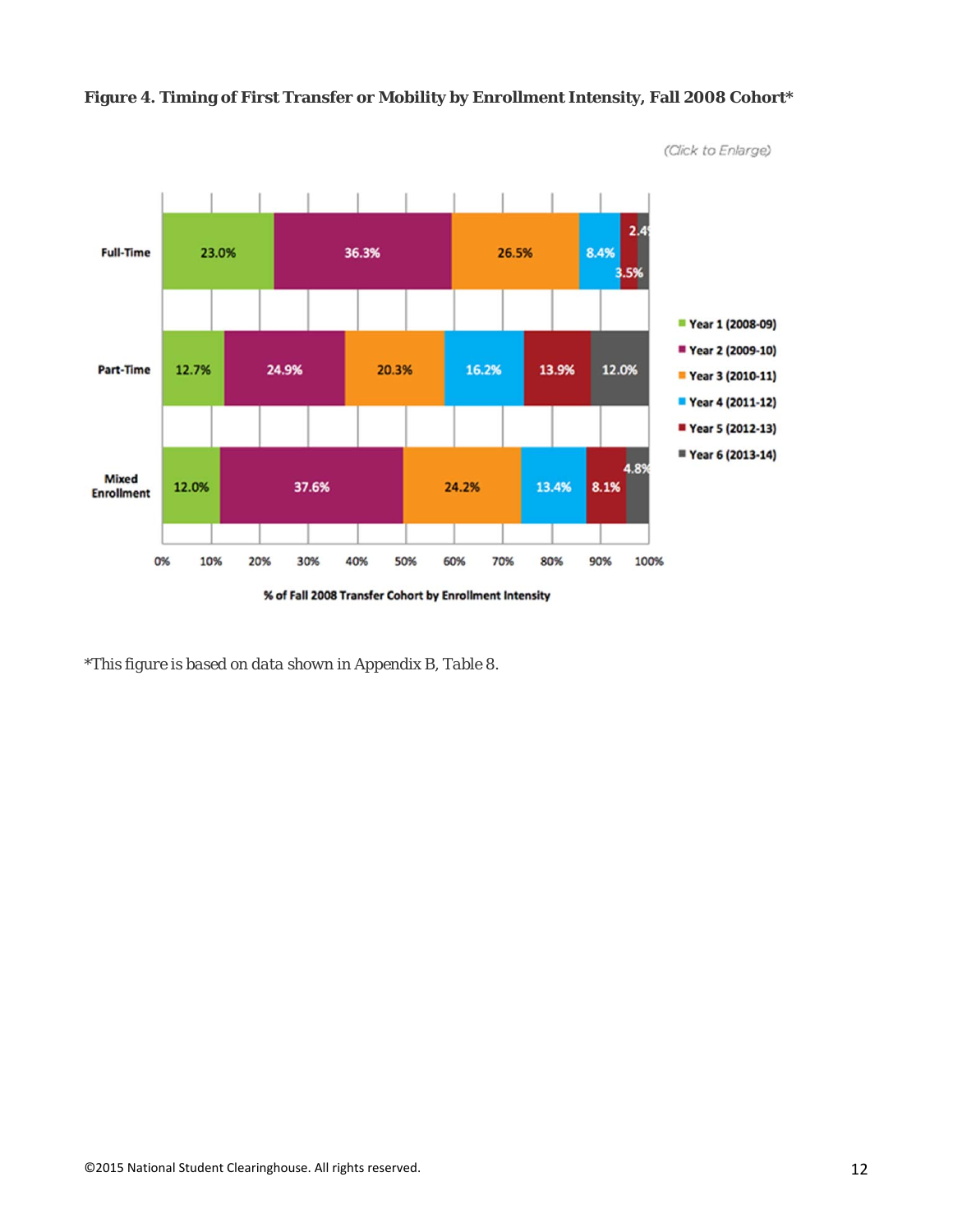

# **Figure 5. Transfer and Mobility Rates by Enrollment Intensity and Institution Type\***

*\*This figure is based on data shown in Appendix C, Table 17, Table 18, & Table 19.*

# **SECTION 2: OVERALL TRANSFER AND MOBILITY PATTERNS: STARTING AND DESTINATION INSTITUTIONS**

**Figure 6** shows the breakdown of transfer destinations of students who began in each institution type. For students who started in four-year institutions, two-year public institutions were a top destination. More than half of all students (51.3 percent) who transferred from four-year public institutions transferred to two-year public institutions. Those who started at four-year private nonprofit and four-year private for-profit institutions had equally high transfer rates to two-year public institutions (42.6 and 42.0 percent, respectively). Among students who began at two-year public institutions, most transfers were to four-year public institutions (42.2 percent), while 36.5 percent were lateral to another two-year public institution. These results point to the importance of community colleges as destinations that serve students transferring in large numbers from every kind of institution.

It is important to note that transfers from four-year institutions to community colleges may involve students who are likely to be taking courses at community colleges only for a short time as part of a continuing baccalaureate program, as well as those who may be changing programs and enrolling long term in community colleges.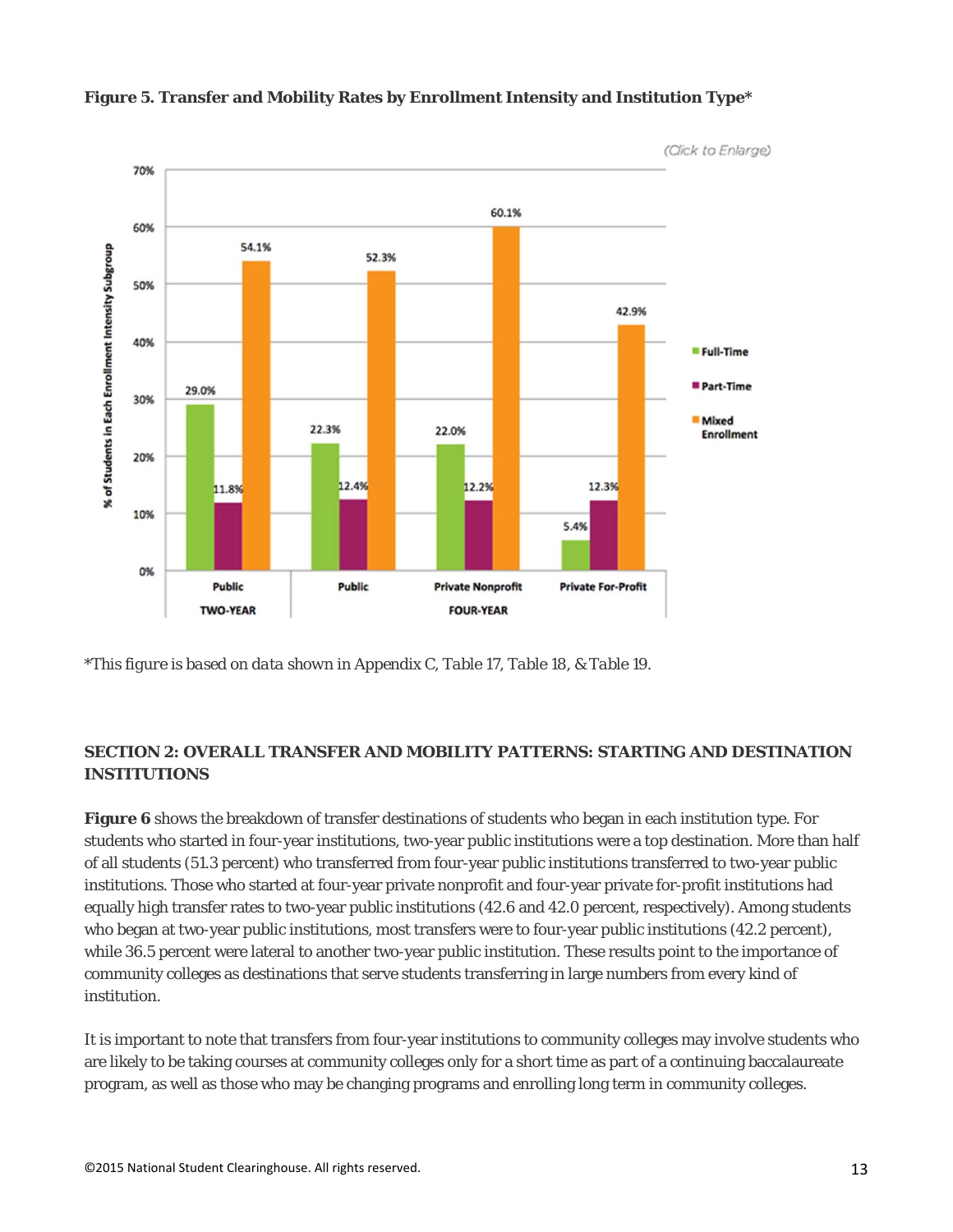# **Figure 6. Destination of First Transfer or Mobility by Sector and Control of Starting Institution, Fall 2008 Cohort**



(Click to Enlarge)

*\*This figure is based on data shown in Appendix C, Table 6a and Table 6b.*

### **SECTION 3: TRANSFER AND MOBILITY ACROSS STATES**

**Figure 7** shows the prevalence of transfer within and across state lines. The focus is on whether the destination institution is in the same state as the starting institution, regardless of the student's state of residence. Students who started their postsecondary education at multistate institutions (i.e., institutions with branches in more than one state) were excluded from this analysis. Specifically, several for-profit institutions fall into the multistate category and, thus, are not included in Figure 7.

As **Figure 7** demonstrates, moving to a school in a different state is not uncommon for students in all types of institutions. Even within the public sector, about one in five transfer students (18.5 percent) who started in twoyear institutions and about one quarter of those from four-year institutions (24.0 percent) moved to an institution in a different state.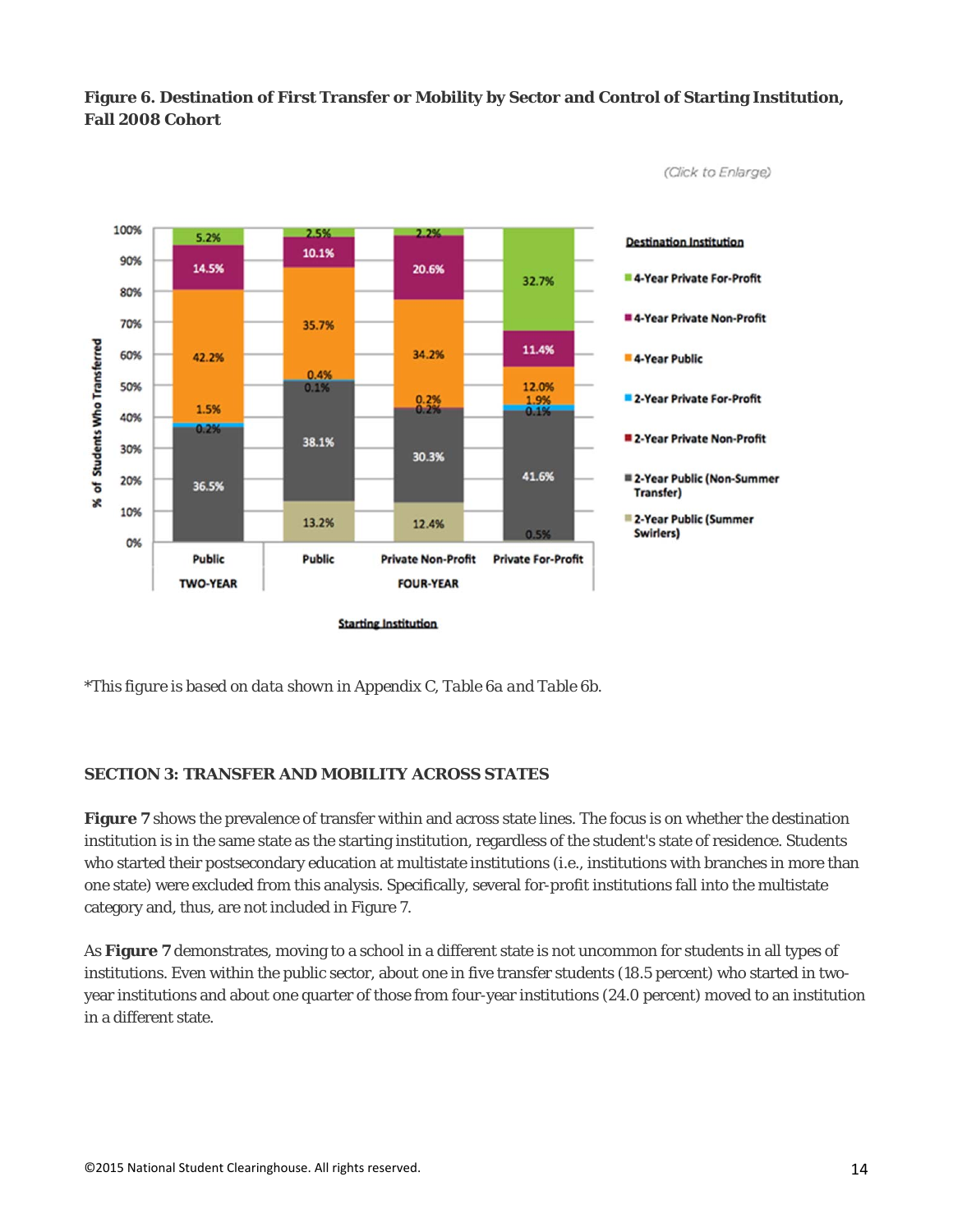**Figure 7. In-State and Out-of-State Transfer and Mobility by Sector and Control of Starting Institution, Fall 2008 Cohort\***



(Click to Enlarge)

*\*This figure is based on data shown in Appendix C, Table 9.*

# **SECTION 4: TRANSFER AND MOBILITY RATES BY INSTITUTIONAL SECTOR**

**Figures 8, 9, and 10** show transfer and mobility rates as well as the timing of the initial transfer by the sector of both the starting and destination institutions. **Figure 8** is a comprehensive view of transfer rates by sector of the first transfer destination among students who began in two-year and four-year institutions. Among students who started at two-year institutions, the transfer rate to four-year institutions was 24.4 percent (including 3.9 percent post-degree transfers), while the rate of lateral transfer (transfer to another two-year institution) was 15.0 percent.

For students who started at four-year institutions, the rate of transfer to a two-year institution was similar to the lateral transfer (a move to another four-year institution), 17.2 percent and 17.9 percent, respectively.

**Figure 9** shows the transfer rates of students who began at two-year institutions in fall 2008, focusing on the timing of transfer by sector of destination institution. The majority of transfer activity from two-year to four-year institutions took place during the second and third years of enrollment (8.6 percent and 7.0 percent of the starting cohort, respectively). It should be noted that the analysis of the timing of the transfer does not account for the period of nonenrollment. For example, the second year of enrollment indicates a second year since the student started in fall 2008, not two years of continuous enrollment.

Sector and Control of Transfer Students' Starting Institution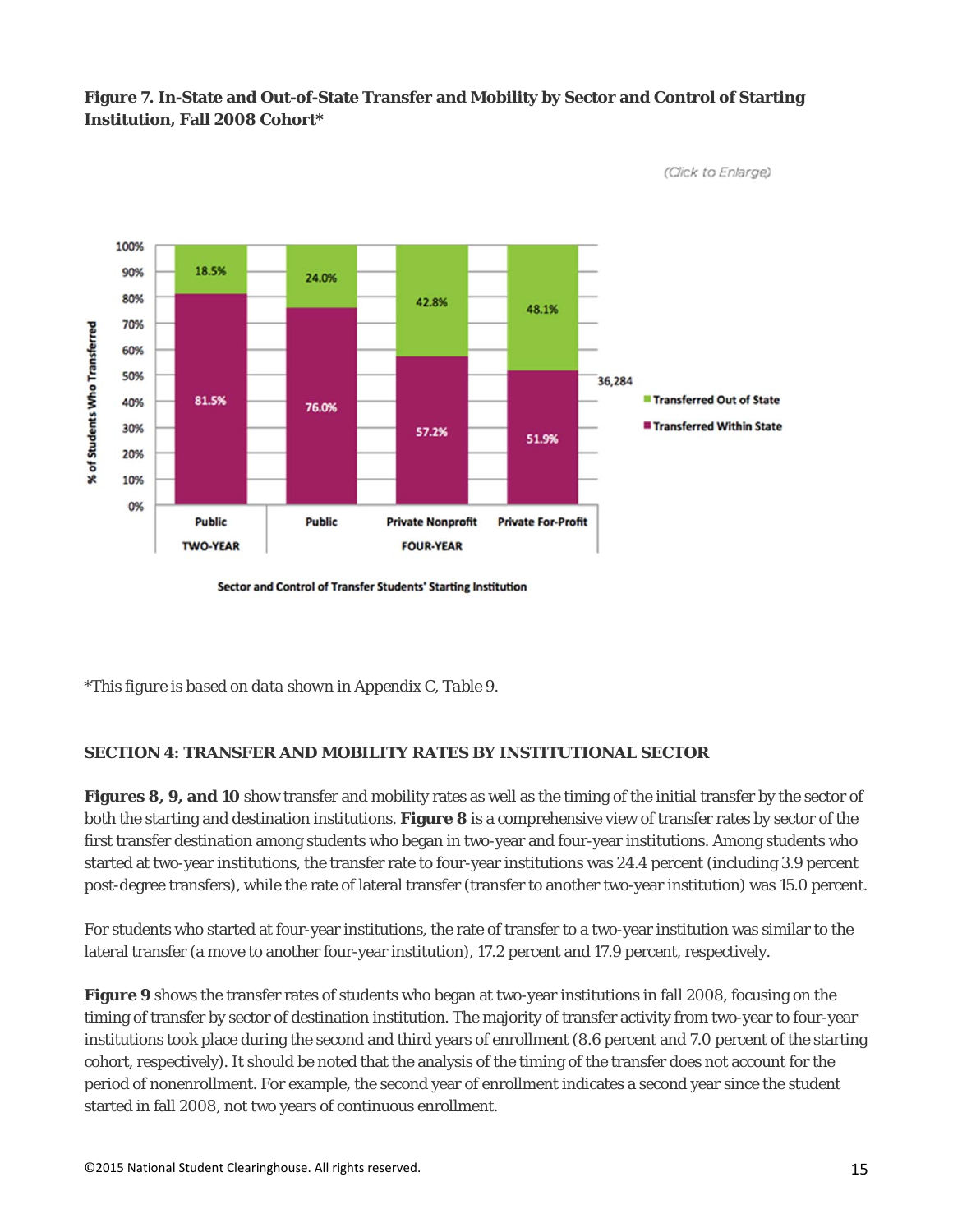**Figure 10** shows the transfer rates of students who started at four-year institutions in fall 2008, focusing on the timing of the transfer by the sector of the destination institution. Comparable to results shown for two-year institutions, transfers most often occurred early in students' academic career. Although first-year transfers from two-year institutions were relatively uncommon, students who started at four-year institutions showed significant transfer activity during the first year of enrollment. In particular, transfer from four-year to two-year institutions was highest in the first and second years of enrollment (4.8 percent and 6.1 percent, respectively).

# **Figure 8. Total Transfer and Mobility Rate by Sector of Destination Institution, Students in the Fall 2008 Cohort Who Began at Two-Year and Four-Year Institutions\***



*\*This figure is based on data shown in Appendix C, Table 10.*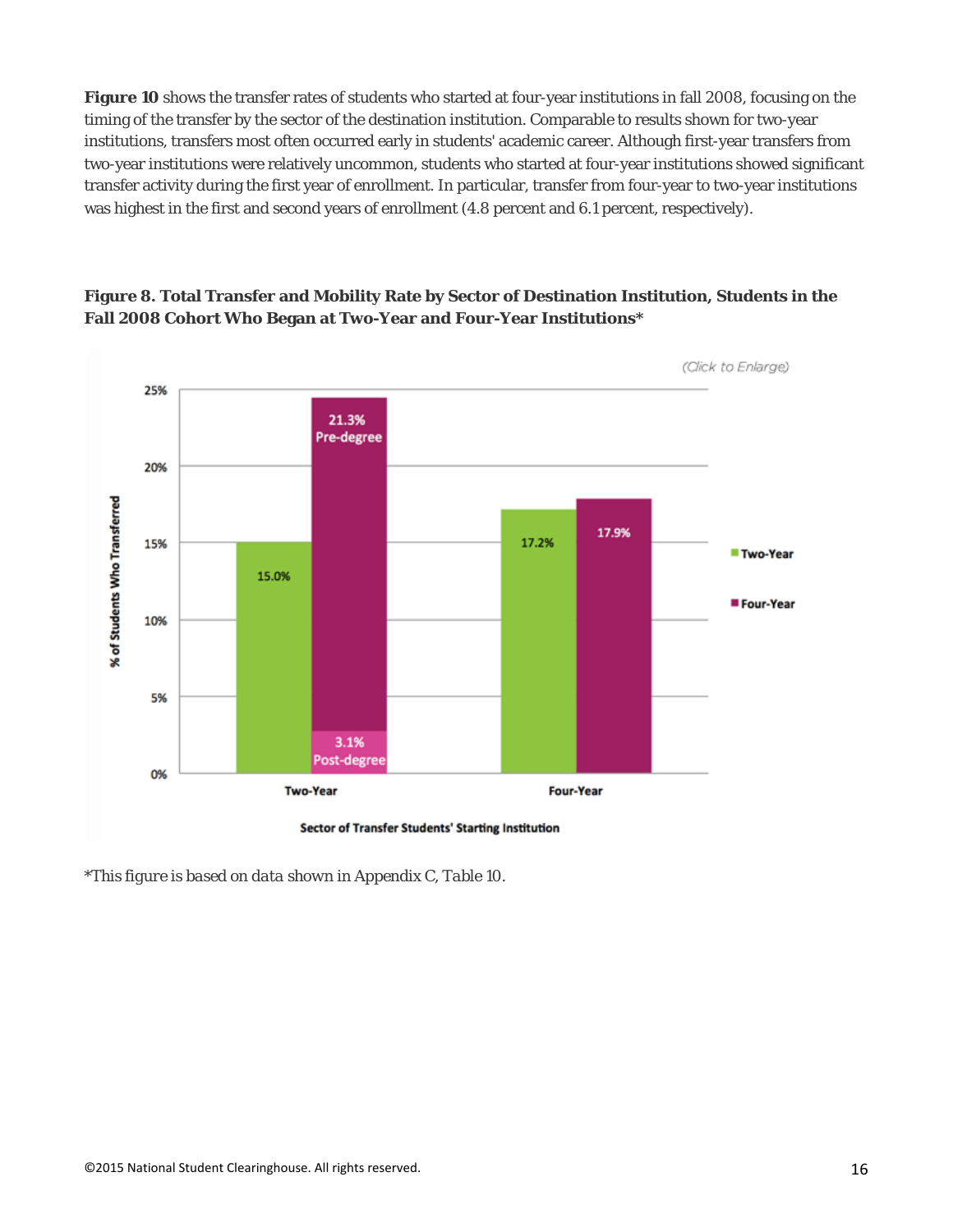

**Figure 9. Timing of First Transfer or Mobility by Sector of Destination Institution, Students in the Fall 2008 Cohort Who Began at Two-Year Institutions\***

*\*This figure is based on data shown in Appendix C, Table 10.*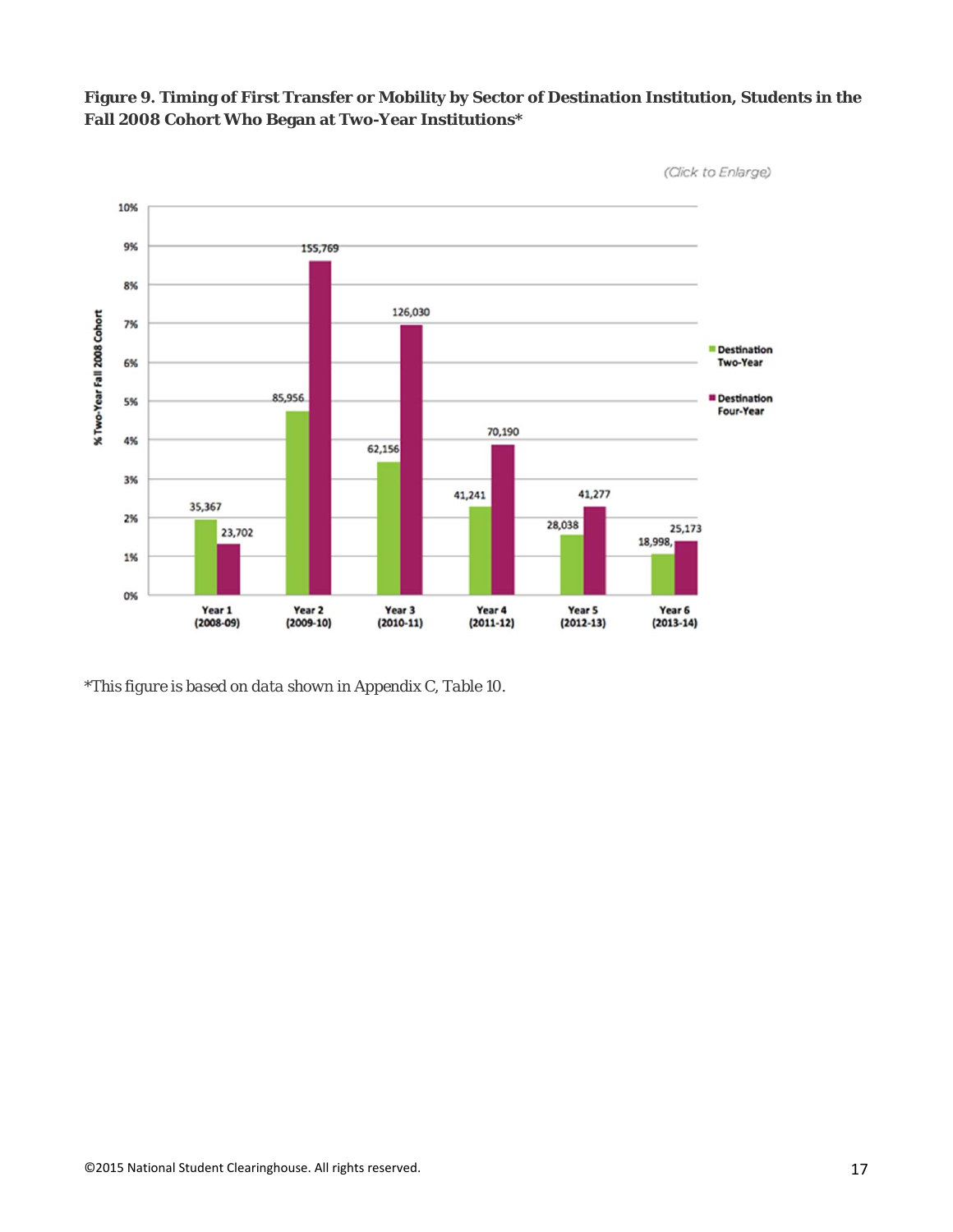

**Figure 10. Timing of First Transfer or Mobility by Sector of Destination Institution, Students in the Fall 2008 Cohort Who Began at Four-Year Institutions\***

*\*This figure is based on data shown in Appendix C, Table 10.*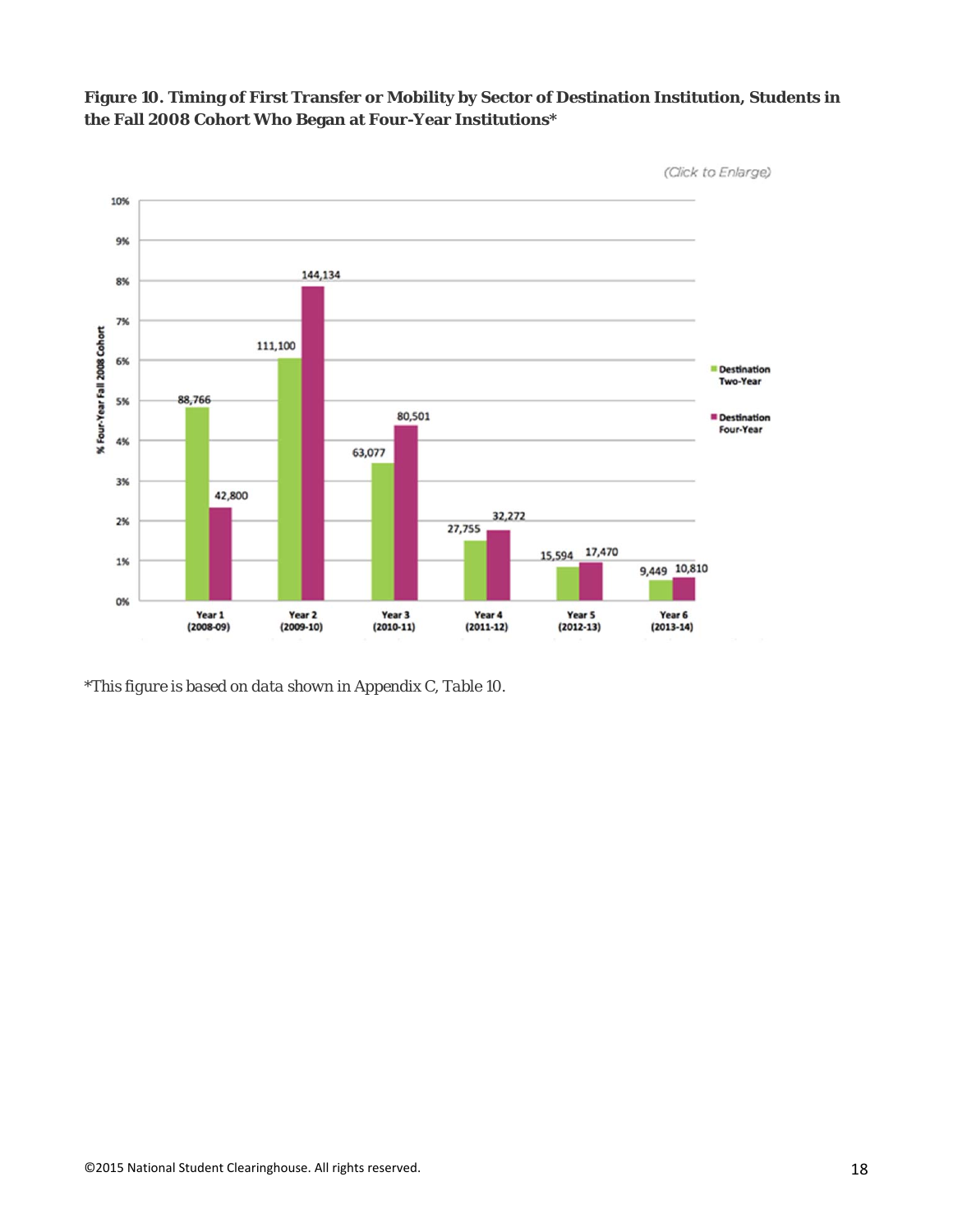# **Discussion**

#### **HIGHLIGHTS FROM THE REPORT**

Over a third of all first-time students (37.2 percent) transferred to or enrolled in a different institution at least once within six years and before receiving a bachelor's degree.

Women had a slightly higher transfer rate than men (39.0 and 36.8 percent, respectively). Transfer rates for students in two-year public, four-year public, and four-year private nonprofit institutions ranged from 34.3 percent to 39.5 percent, while the rates for students who started in four-year private for-profit institutions were much lower (22.9 percent).

Of those who transferred, almost half (45 percent) changed their institution more than once. The transfer rate of the cohort, combined with the frequency of transfers, depict a complex picture of movement through multiple institutions while students pursue their academic goals.

### **Differences in transfer and mobility rate from the previous study**

The cohort studied in this report entered colleges and universities in fall 2008, at the peak of economic recession. Compared to the previous year's cohort, these students were more likely to be older, enroll part-time, and enroll in community colleges and for-profit institutions. In our most recent college completion report, we observed a small decline in the six-year completion and persistence rates for the fall 2008 cohort compared to the previous year's cohort (Shapiro et al., 2014).

Given these changes, it is perhaps surprising that we did not find any large recession effects on the overall transfer rate: after adjusting for methodological changes — a longer measurement period (six years instead of five), inclusion of post-degree vertical transfers for students who started in community colleges, and the inclusion of former dual enrollment students in the starting cohort — the overall transfer and mobility rate was similar to the rate we reported for the fall 2006 cohort (33.1 percent) in 2012 (Hossler et al., 2012). We observed a notable difference, however, in transfer and mobility from community colleges, which we discuss below.

Another difference stems from changes to Clearinghouse data collection procedures over the years included in this study. Until summer 2011, the Clearinghouse did not record data on students who were enrolled in summer terms at less-than-half-time status. In addition, data for summer students with full-time status and half-time status were collected from participating institutions only on an optional basis. These changes, combined with the methodological changes, contributed to the increase in the measured rate of multiple transfers from 25 percent of all mobile students transferring two or more times in the 2006 cohort to 45 percent in this report.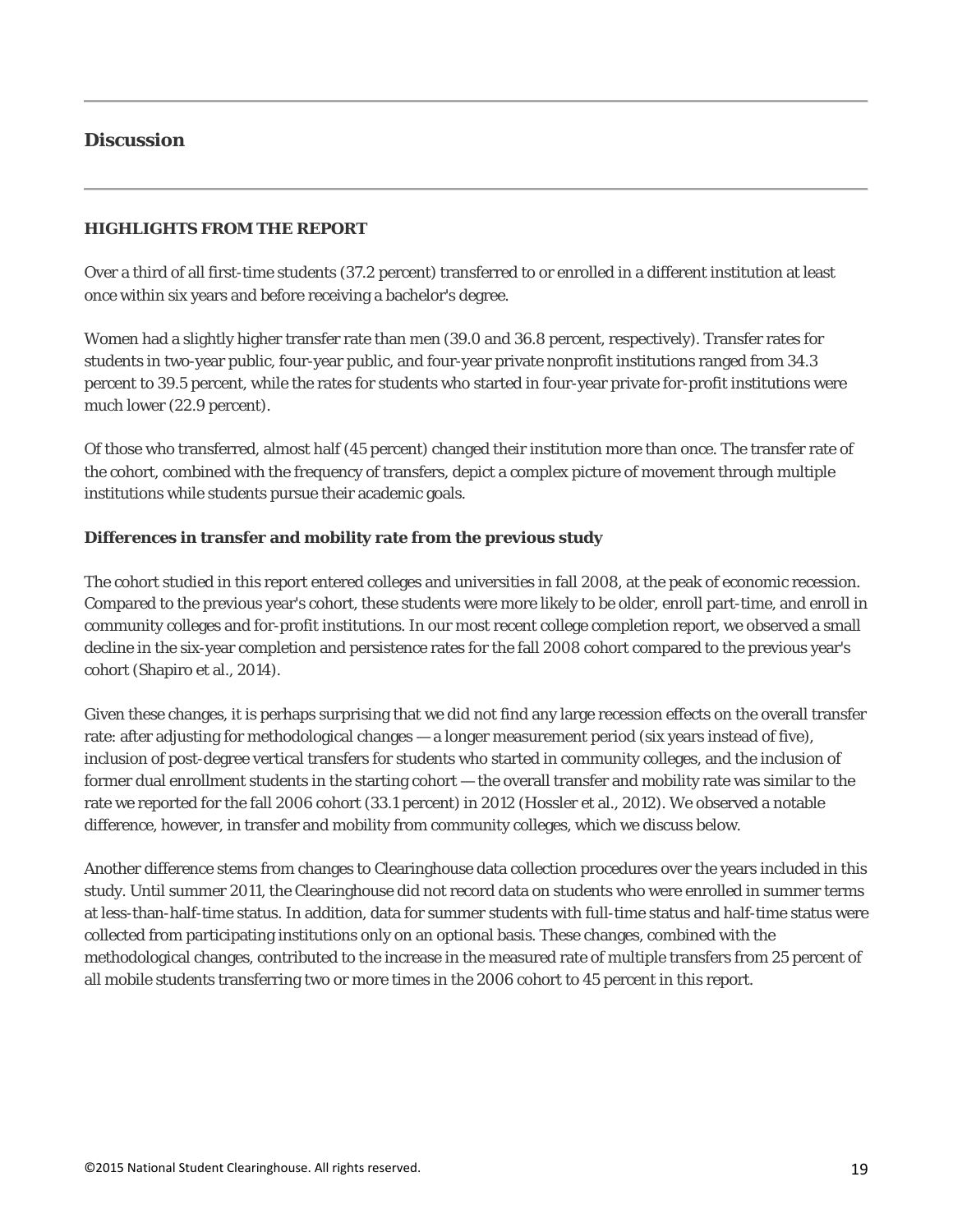#### **STUDENT TRANSFER AND MOBILITY TO AND FROM TWO-YEAR PUBLIC INSTITUTIONS**

# **Vertical Transfer and Mobility**

Of all first-time students who started at a two-year public institution, 24.4 percent transferred to a four-year institution during the study period and another 15.0 percent made a lateral move to another two-year institution.

About four percent of two-year starters transferred after receiving a credential, either a certificate or an associate's degree, at their starting institution, including 3.2 percent who transferred to a four-year institution. In our previous reports we consistently observed that more students transfer to a four-year institution without a twoyear credential than with one (Hossler et al., 2012; Shapiro et al., 2013). For example, our first study on student transfer and mobility (Hossler et al., 2012) showed that a total of 25.1 percent of students who started in two-year public institutions transferred to a four-year institution, with one in five of those who transferred doing so after receiving a two-year credential. Fewer two-year starters who transferred to a four-year institution from the fall 2008 cohort did so post-degree: only one in eight. Given that this cohort started in college in the Great Recession, it is possible that more students may have enrolled in two-year institutions seeking a terminal credential. On the other hand, more students may have enrolled in two-year schools because of affordability concerns, planning to transfer to a four-year institution after accumulating lower-cost credits, with no intent of receiving a two-year degree. The high proportion of pre-degree transfers within the overall mobility pathway from two-year to fouryear institutions (87 percent) makes this explanation highly plausible.

The shrinking post-degree transfer pathway provides a compelling reason for institutions and policymakers to pursue reverse transfer initiatives, which enable students to combine their credits from both two-year and fouryear institutions in order to be awarded an associate's degree by the two-year institution. Some two-year and fouryear schools have programs to facilitate this process and a few states have reverse transfer legislation in place (Anderson, 2015; Garcia, 2015). Reverse transfer initiatives have the potential to reduce the numbers of students who end up in the "some college no degree" category after transferring to a four-year institution without a twoyear credential and then failing to complete the bachelor's degree (Shapiro et al., 2014).

# **Two-Year Public Institutions as the Most Prevalent Transfer Destination for Students Who Started in Four-Year Institutions**

The results show that two-year public institutions are the top transfer destination for students who start in fouryear institutions. More than half (51.3 percent) of those who transferred from four-year public institutions moved to a two-year public institution. Among those who transferred from four-year private nonprofit institutions, 42.7 percent enrolled in a two-year public institution. The proportion for transfers from four-year private for-profit institutions was similar (42.0 percent). Community colleges have long been considered an important postsecondary entry point for students who would not be able to attend college otherwise. This finding demonstrates that community colleges are also an essential part of postsecondary pathways, regardless of where the student begins.

### **TRANSFER AND MOBILITY RATES BY ENROLLMENT INTENSITY**

New in this year's mobility report is the analysis of transfer rates in combination with enrollment intensity patterns over the entire six-year student pathway. Not surprisingly, students who change institutions are also the most likely to change from full-time to part-time status, and vice-versa. Mixed enrollment students, those who enrolled both full- and part-time during regular (non-summer) terms, accounted for the largest proportion of the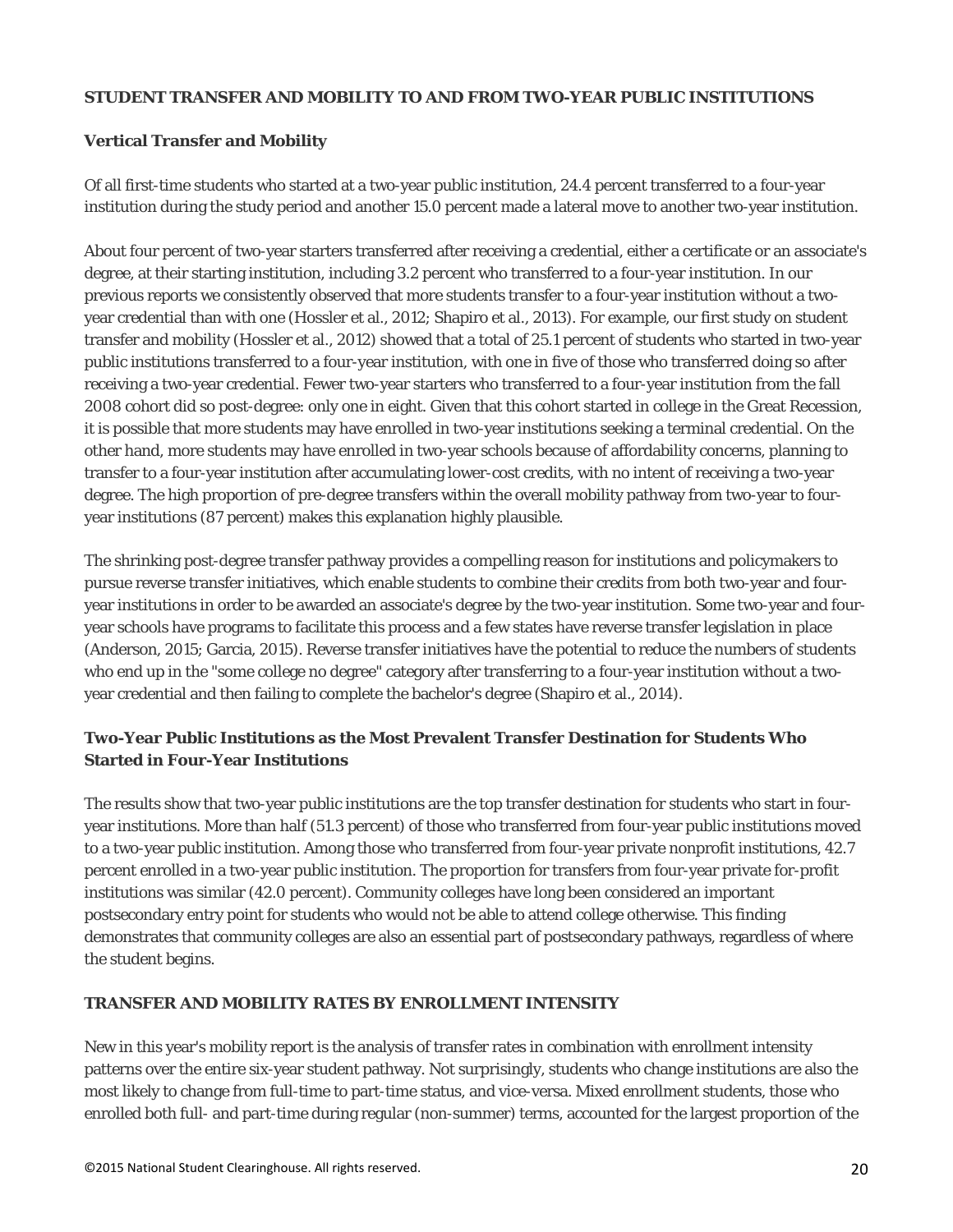fall 2008 cohort (52.4 percent), and they had by far the highest transfer and mobility rate (53.7 percent). Exclusively part-time students, who are typically more geographically constrained and most likely to stop out of college altogether, had the lowest transfer rate (11.9 percent). For mixed enrollment students, switching to a different enrollment status and/or changing their institution seem to be linked strategies, adopted in reaction to their changing circumstances. This flexibility appears to help them make continuous progress towards their goal, as mixed enrollment students also have a much higher completion rate than part-time students (Shapiro, Dundar, Yuan, Harrell, & Wakhungu, 2014).

The timing of transfer and mobility reveals an interesting pattern when linked to enrollment intensity: exclusively full-time students transferred overwhelmingly in the first three years of enrollment (85.8 percent of all transfers). For mixed enrollment students, higher proportions of transfers (a total of 61.8 percent) happened in the second and third years of enrollment than in the first, fourth, fifth, and sixth years.

Compared to other enrollment intensity categories, the timing of first transfer for students enrolled exclusively part-time was more evenly spread across the study period, with many exclusively part-time students making their first move to another institution in later years: 42.1 percent of all first transfers for these students occurred in years four, five, and six. It is important, however, to bear in mind that these time frames are more likely to include possible periods of non-enrollment or stopout than those of full-time or mixed enrollment students. This finding may reflect the demands and interests of this student group, who may often need to manage full-time employment in addition to attending college, stretching out their pathways to completion. Change of institutions for exclusively part-time students, therefore, seems to be more likely to happen because of life circumstances necessitated by family or employment reasons.

# **TRANSFER AND MOBILITY FOR STUDENTS IN FOUR-YEAR INSTITUTIONS**

More than one-third of students who started in four-year public institutions (36.5 percent) changed their institution at least once within six years. As mentioned earlier in this section, just over half of transfers (51.3 percent) from four-year public institutions went to two-year public institutions. Even after removing summer swirlers from this mobility pattern (13 percent of transfers from four-year public institutions, made up of those who enrolled in a two-year institution only in summer and returned to their starting four-year institution in the following fall), the remaining transfers to community colleges would still represent the largest single destination for students who started in four-year public institutions.

Students who began in four-year private nonprofit institutions had a slightly lower overall transfer rate than those who started in four-year public institutions (34.4 percent), and the community college share of the destination institutions is markedly smaller (42.7 percent). Removing the summer swirlers in this case leaves only 30 percent of the transfers going to two-year public institutions, which is lower than the share who transferred laterally to four-year public institutions (34.2 percent). Overall, students who started in four-year private nonprofit institutions were more likely to have a lateral transfer to another four-year institution than those who began in four-year public institutions (57.0 percent vs. 48.3 percent).

As a top transfer destination for students who start in four-year institutions, community colleges appear to contribute to those students' success in more than one way. Summer swirlers may have had financial or academic reasons for taking summer courses at two-year institutions, or geographic reasons — they may simply have relocated or returned home for the summer. Whether these students later return to their starting four-year school or not, the prevalence of community colleges along the various enrollment pathways of students who began their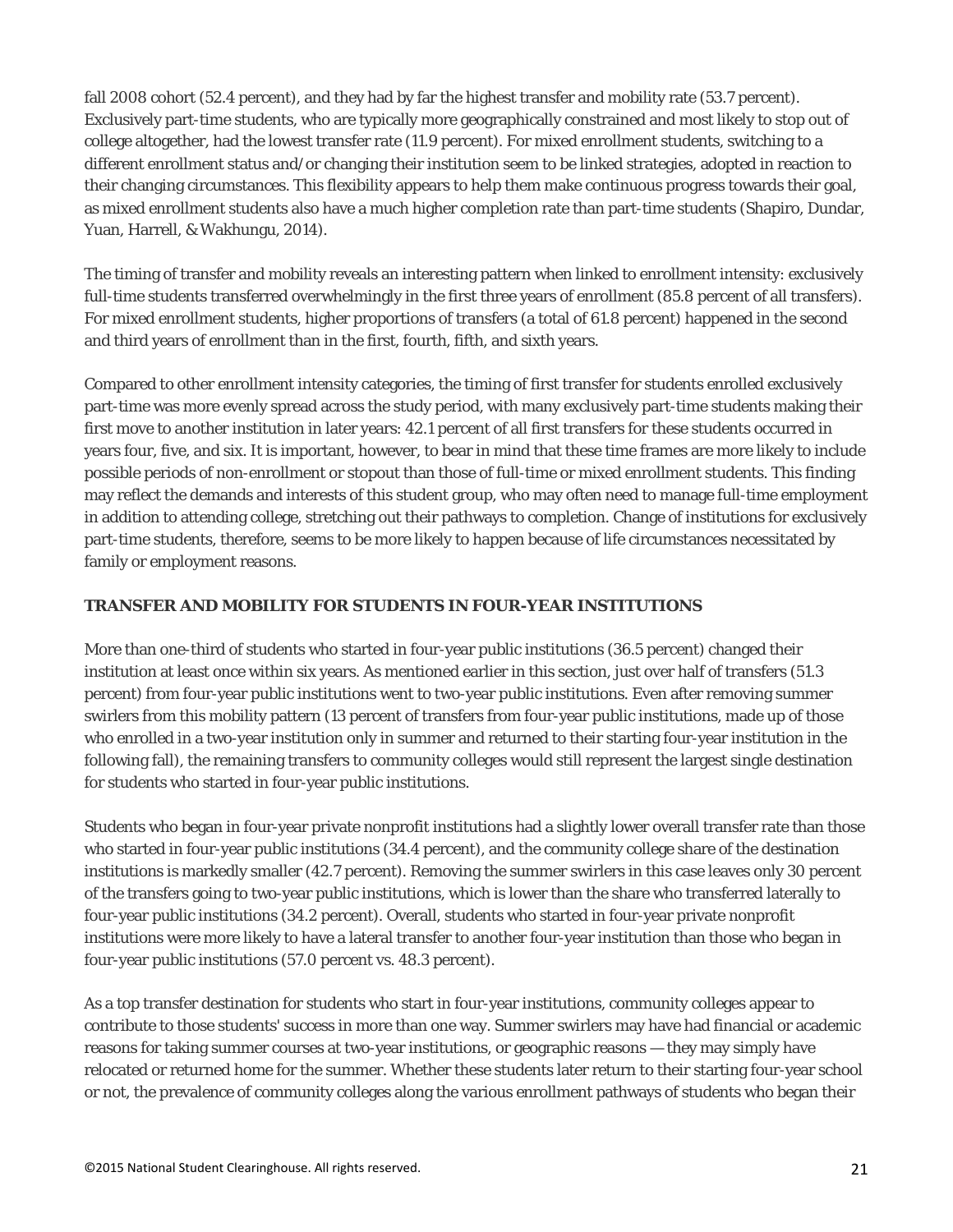postsecondary education at four-year institutions reveals students' intentional strategies to take advantage of a range of institutional options in order to enhance their progress towards educational goals.

# **OUT-OF-STATE TRANSFER AND MOBILITY**

Our findings show that students often move to another state while changing the institution. While the proportion of transfers that happened out of state was much higher for students who started in four-year private nonprofit (42.8 percent) and four-year private for-profit institutions (48.1) than for those who started in two-year and fouryear public institutions, the latter groups also had sizable out-of-state mobility rates. Nearly one in five transfers (18.5 percent) among students who started in two-year public institutions and one in four (24.0) transfers among students who started in four-year public institutions went to an institution in a different state.

As these findings demonstrate, student mobility is not limited by state-lines. However, the ability to track student movement and completion at the state and institution level often stops at state borders when pursued through state longitudinal data systems. As more states move towards performance-based funding, it is more important than ever for states and institutions to be able to measure the outcomes of their transfer-out students.

# **IMPLICATIONS FOR POLICYMAKING**

In fall 2008, 3.6 million first-time students entered college. Within the next six years these students made 2.4 million transitions from one institution to another: some transitioned only once and others multiple times. Since our last report on transfer (Hossler et al., 2012) much has changed: today few hold a linear view of college access and success. The picture of postsecondary enrollment, transfer, persistence, and completion is very complex, which highlights the importance of broadening the definitions of both student success and institutional effectiveness.

Given the argument that faster progress towards a credential make college completion more likely for students (Bowen, Chingos, & McPherson, 2009) and the call for shorter completion timelines (Complete College America, 2011), this report especially highlights the mobility of students as they pursue various paths during their academic career. The effects of mobility, in particular change of the institution more than once, on degree completion is an under-researched topic. While mobility can often result in loss of credits (Monaghan and Attewell, 2014), simply recommending that students do not change their institution does not seem to fit the reality of today's students, particularly given the prevalence of transfer, and the many potential reasons for it suggested by this report. Instead, both starting and destination institutions should work together to better inform and advise students, and to make these transitions smoother and more hurdle-free.

Finally, the increased attention to student outcomes and degree attainment at the national and state levels are likely to lead to new accountability measures for postsecondary institutions that will need to go beyond the firsttime full-time cohorts that institutions are used to tracking. Looking at the outcomes of all students — nontraditional students who enroll part-time or switch their enrollment status from full-time to part-time and viceversa as well as transfer-in and transfer-out students — will be beneficial for public policymaking and individual students. We hope that the mobility patterns described in this report lead institutions to recognize the important role they play in individuals' academic and career goals, however long or short each student's window of enrollment at the institution may be.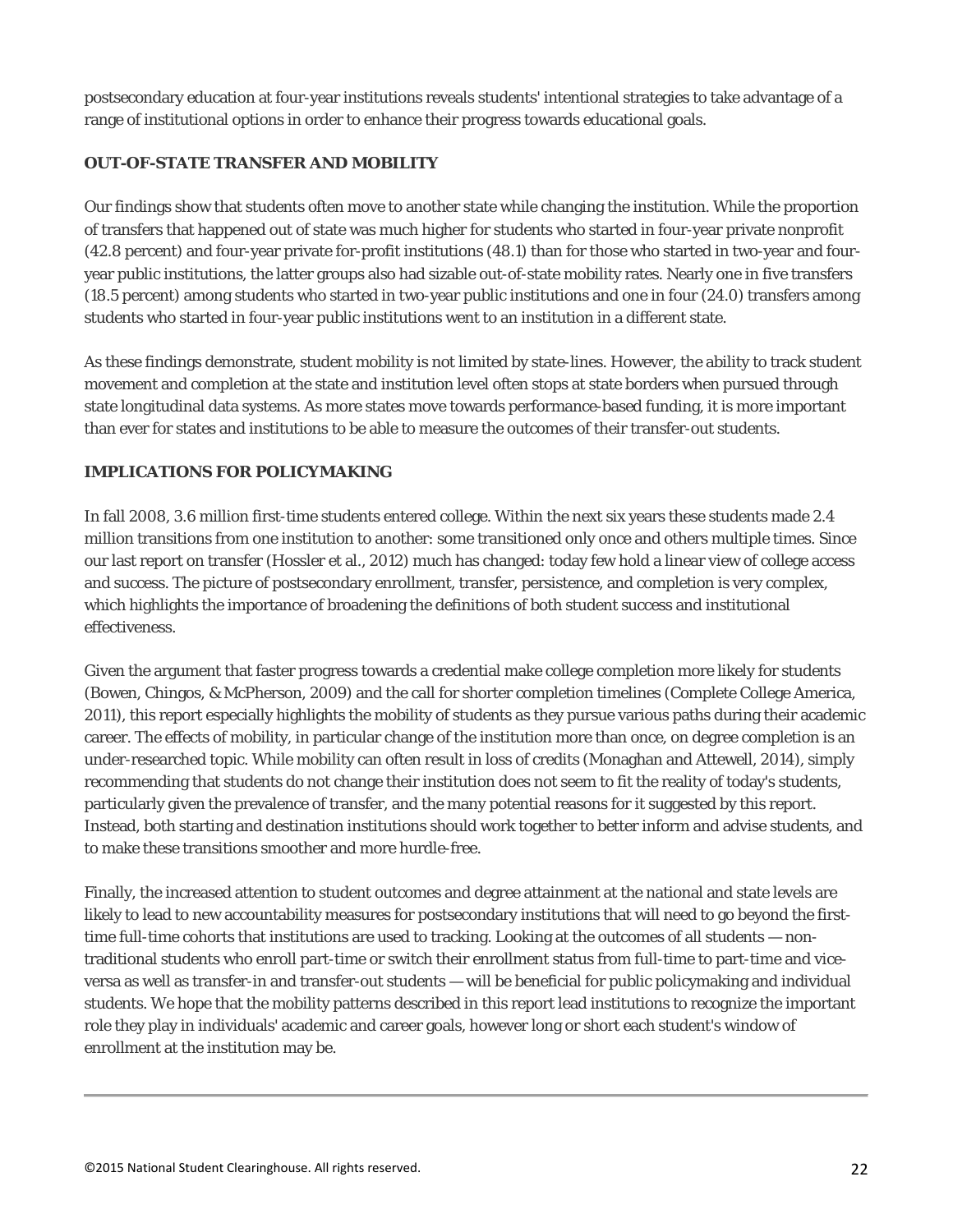# **References**

Adelman, C. (2006, February). The tool box revisited: Paths to degree completion from high school through college. Washington, DC: U.S. Department of Education, Office of Vocational and Adult Education.

Anderson, L. (2015). Reverse Transfer: The path less traveled. Retrieved from http://www.ecs.org/clearinghouse/01/18/77/11877.pdf

Bowen, W. G., Chingos, M. M., and McPherson, M. S. (2009). *Crossing the Finish Line: Completing College at America's Public Universities*. Princeton, N.J.: Princeton University Press.

Complete College America. (2011). Time is the enemy. Retrieved from http://www.completecollege.org/docs/Time\_Is\_the\_Enemy.pdf

Dongbin K, Saatcioglu, A., and Neufeld A. (2012). College departure: Exploring student aid effects on multiple mobility patterns from four year institutions. *Journal of Student Financial Aid, 42*(3).

Dougherty, K. J., & Kienzl, G. S. (2006). It's not enough to get through the open door: Inequalities by social background in transfer from community colleges to four-year colleges. Teachers College Record, 108(3), 452-487.

Doyle, W. R. (2009). Impact of increased academic intensity on transfer rates: An application of matching estimators to student-unit record data. Research in Higher Education, 50, 52-72.

Eagan, K. M. & Jaeger, A.J. (2009). Effects of exposure to part-time faculty on community college transfer. Research in Higher Education, 50, 168-188.

Education Commission of States [ECS](2014). Transfer and articulation: All state profiles. Retrieved from http://ecs.force.com/mbdata/mbprofallRT?Rep=TA14A

Garcia, S. (2015). Reverse transfer: The national landscape. Retrieved from http://occrl.illinois.edu/reversetransfer-the-national-landscape/

Goldrick-Rab, S. & Pfeffer, F. T. (2009). Beyond access: Explaining socioeconomic differences in college transfer. Sociology of Education, 82, 101-125.

Hossler, D., Shapiro, D., Dundar, A., Ziskin, M., Chen, J., Zerquera, D., & Torres, V. (2012, February). *Transfer and mobility: A national view of pre-degree student movement in postsecondary institutions* (Signature Report No.2). Herndon, VA: National Student Clearinghouse Research Center.

Marling, J. L. (2013). Navigating the new normal: Transfer trends, issues, and recommendations. New Directions for Higher Education, 162, 77-87.

McCormick, A. (2003). Swirling and double-dipping: New patterns of student attendance and their implications for higher education. New Directions for Higher Education, 121, 13-24.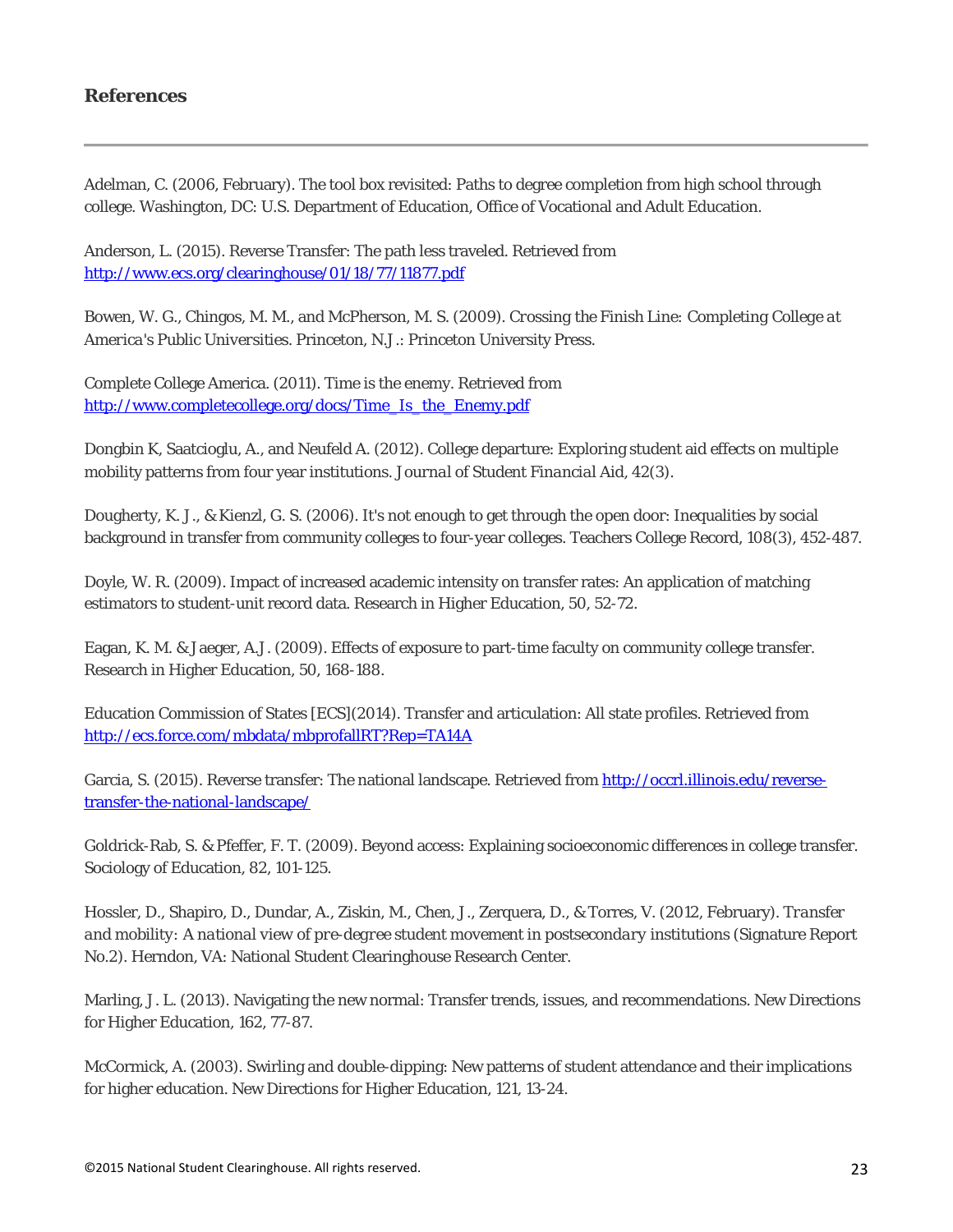Monaghan, D. B & Attewell, P. (March, 2015). The community college route to the bachelor's degree. *Educational Evaluation and Policy Analysis, Online publication* doi: 10.3102/0162373714521865.

Shapiro, D., Dundar, A., Ziskin, M., Chiang, Y. Chen, J., Torres, V., & Harrell, A. (2013, August). *Baccalaureate Attainment: A National View of the Postsecondary Outcomes of Students Who Transfer from Two-Year to Four-Year Institutions* (Signature Report No. 5). Herndon, VA: National Student Clearinghouse Research Center.

Shapiro, D., Dundar, A., Yuan, X., Harrell, A., Wild, J., Ziskin, M. (2014, July). *Some College, No Degree: A National View of Students with Some College Enrollment, but No Completion* (Signature Report No. 7). Herndon, VA: National Student Clearinghouse Research Center.

Shapiro, D., Dundar, A., Yuan, X., Harrell, A. & Wakhungu, P.K. (2014, November). *Completing College: A National View of Student Attainment Rates - Fall 2008 Cohort (Signature Report No. 8). Herndon, VA: National* Student Clearinghouse Research Center.

Townsend, B. K. (2007). Interpreting the influence of community college attendance upon baccalaureate attainment. Community College Review, 35(2), 128-136.

U.S. Department of Education. National Center for Education Statistics. High School Academic Curriculum and the Persistence Path Through College, NCES 2001–163, by Laura Horn and Lawrence K. Kojaku. Project Officer: C. Dennis Carroll. Washington, DC: 2001.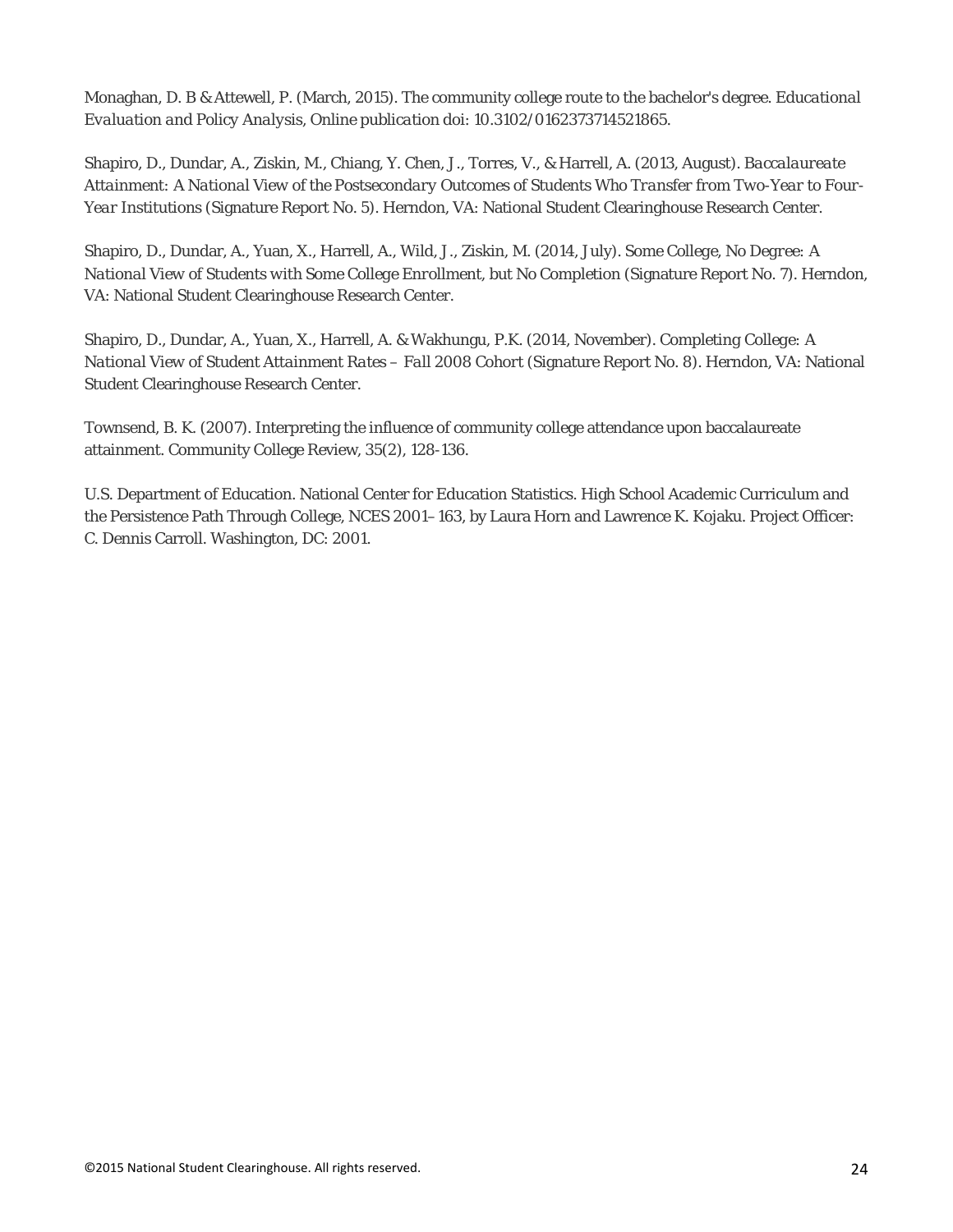# **Appendix A: Methodological Notes**

#### **OVERVIEW**

This report describes the transfer activity of the fall 2008 cohort of first-time college students across the U.S. for six years through August 2014. The results presented show patterns in students' enrollment in multiple postsecondary institutions, focusing on the sector and control of starting institutions (the colleges and universities in which students first enrolled) and of destination institutions (the institutions to which students first transferred). Public, private non-profit, and private for-profit institutions are considered separately in the results, as are two- and four-year institutions in each of these categories. The designation "two-year institution" is used broadly to identify institutions offering both associate's degrees and less than two-year degrees and certificates.

In addition to overall transfer pathways by institution type, the report includes results on transfer disaggregated by gender; exclusively full-time, exclusively part-time, and mixed enrollment students; an overview of transfer activity within and between states; and multiple views on the timing of student transfer by institution type and enrollment intensity.

# **NATIONAL COVERAGE OF THE DATA**

The National Student Clearinghouse (NSC) is a unique and trusted source for higher education enrollment and degree verification. Since its creation in 1993, the participation of institutions nationwide with NSC has steadily increased. Currently, NSC data include more than 3,600 colleges and 96 percent of U.S. college enrollments. NSC has a 22-year track record of providing automated student enrollment and degree verifications. Due to its unique student-level record approach to data collection, the Clearinghouse data provide opportunities for robust analysis not afforded by more commonly used institution-level national databases.

Because NSC's coverage of institutions (i.e., the percentage of all institutions in the NSC data) is not 100 percent for any individual year, weights were applied in this study by institution sector and control to better approximate enrollment figures for all institutions nationally. Using all IPEDS Title IV institutions as the base study population, sampling weights for enrollments at each institution type were calculated using the inverse of the rate of coverage for that sector (see Appendix B for further details).

The enrollment data used in this report provide an unduplicated headcount for the fall 2008 first-time-in-college student cohort and are not limited by institutional and state boundaries. Moreover, because the data are student level, researchers can use them to link concurrent as well as consecutive enrollments of individual students at multiple institutions, a capability that distinguishes NSC data from national data sets built on institution-level data. For instance, in the National Center for Education Statistics' (NCES) Integrated Postsecondary Education Data System (IPEDS) — one of the most widely used national data sets in postsecondary education research concurrent enrollments remain unlinked and, therefore, are counted as representing separate individuals.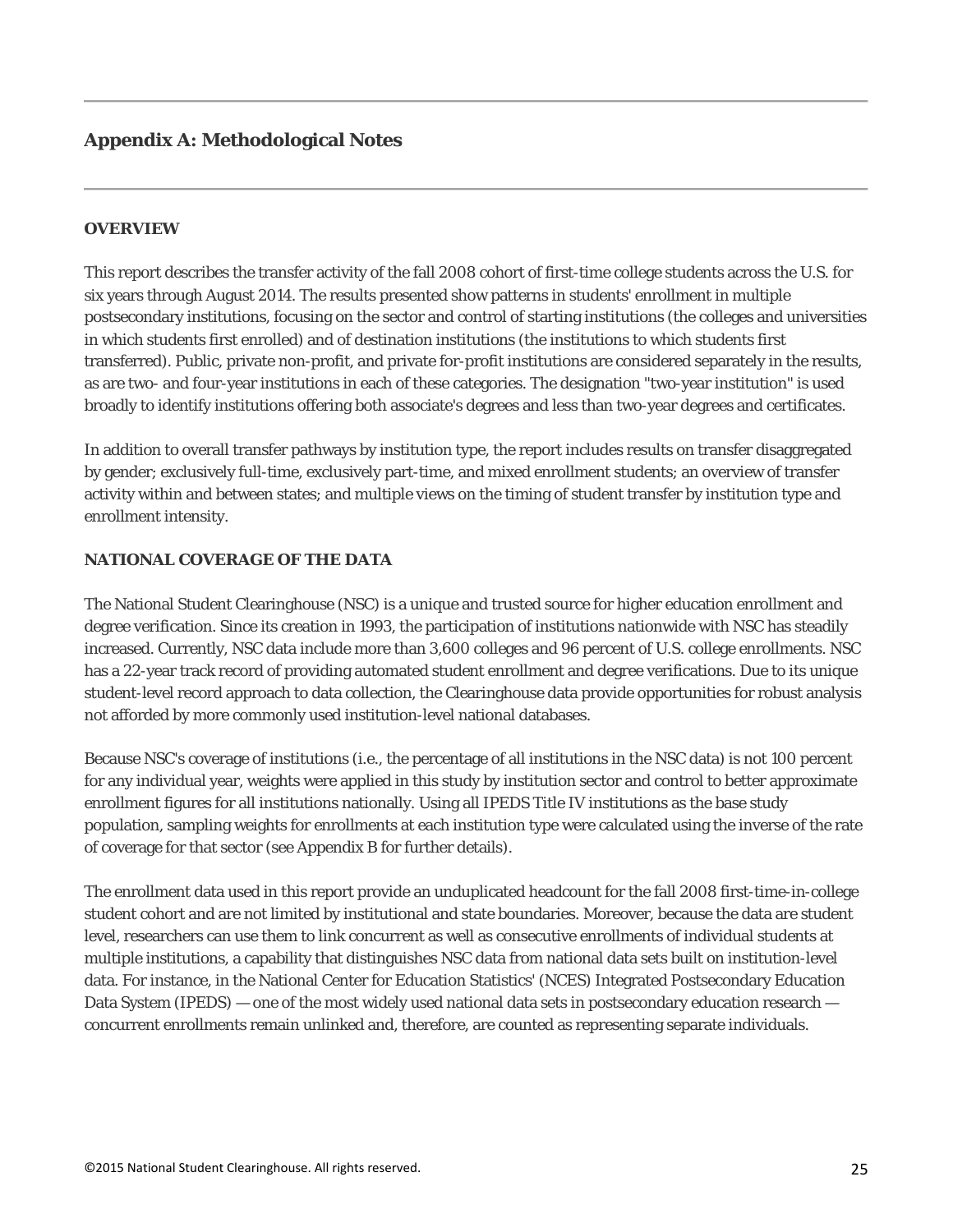# **COHORT IDENTIFICATION, DATA CUT, AND DEFINITIONS**

Focusing on the cohort of first-time students who began their postsecondary studies at U.S. colleges and universities in fall 2008, this report examines student transfer and mobility activity over six years through summer 2014. In order not to exclude or misrepresent the pathways of students who were enrolled in college preparatory summer study, students who began their postsecondary studies in either summer or fall 2008 were included in the study. However, the summer 2008 enrollment records were not included in the analysis; fall 2008 enrollments were considered the first enrollment for all students selected for the cohort. To further verify that only first-time undergraduate students were included in the study, the Clearinghouse data were used to confirm that students included showed no previous college enrollment at any institution during the four years prior to 2008 and had not previously completed a degree at any institution at any time prior to 2008.

In defining the study cohort, it was necessary to identify a coherent set of first enrollment records that would as closely as possible represent a starting point for the fall 2008 cohort of first-time-in-college students. With this goal in mind, the researchers excluded enrollment records that were either (a) not clearly interpretable within the study's framework and data limitations or (b) inconsistent with the experiences of first-time college enrollment and college transfer that were the focus of the analysis. Students who showed concurrent enrollments (defined as enrollment at two or more institutions in which the term start and end dates overlapped by at least one day) in the fall 2008 term were excluded from the study. Students were also excluded if they had no fall 2008 enrollments lasting 21 days or longer. Students whose first enrollment was outside the U.S. or in U.S. territories (e.g., Guam, Puerto Rico, U.S. Virgin Islands) were excluded from the study cohort. However, students who transferred to postsecondary institutions located outside the U.S. or in U.S. territories after the first term (i.e., after fall 2008) were included in the study.

The study cohort was defined, therefore, as students who fulfilled all of the following conditions, according to the Clearinghouse data:

- enrolled in fall 2008 (defined as any term with a begin date between August 11-October 31, 2008, inclusive); if the institution had no term begin date during this period, then between July 14 and August 10, 2008, inclusive;
- did not have a previous enrollment record between June 1, 2004, and May 31, 2008, unless the previous enrollment record was before the student turned 18 years old (dual enrollment);
- did not receive any degree or certificate from a two- or four-year institution prior to fall 2008;
- enrolled in just one institution in fall 2008; and
- enrolled in at least one term in fall 2008 that was longer than 21 days.

In addition to criteria for the inclusion of students in the cohort, the researchers applied several decisions related to the inclusion of individual enrollment records, term to term. Enrollment records showing an end-date preceding the begin-date (a "negative" term length) and records exceeding 365 days in length were considered the result of reporting error and excluded from the analysis. In these cases, only the out-of-range enrollment record was excluded, while the student remained in the cohort.

Finally, enrollments in multistate institutions — those with branches in more than one state — were excluded from the state-to-state transfer analysis because these institutions typically report all student enrollments from a central location, regardless of the actual location of instruction. It should be noted that many large for-profit institutions fall into the multistate category.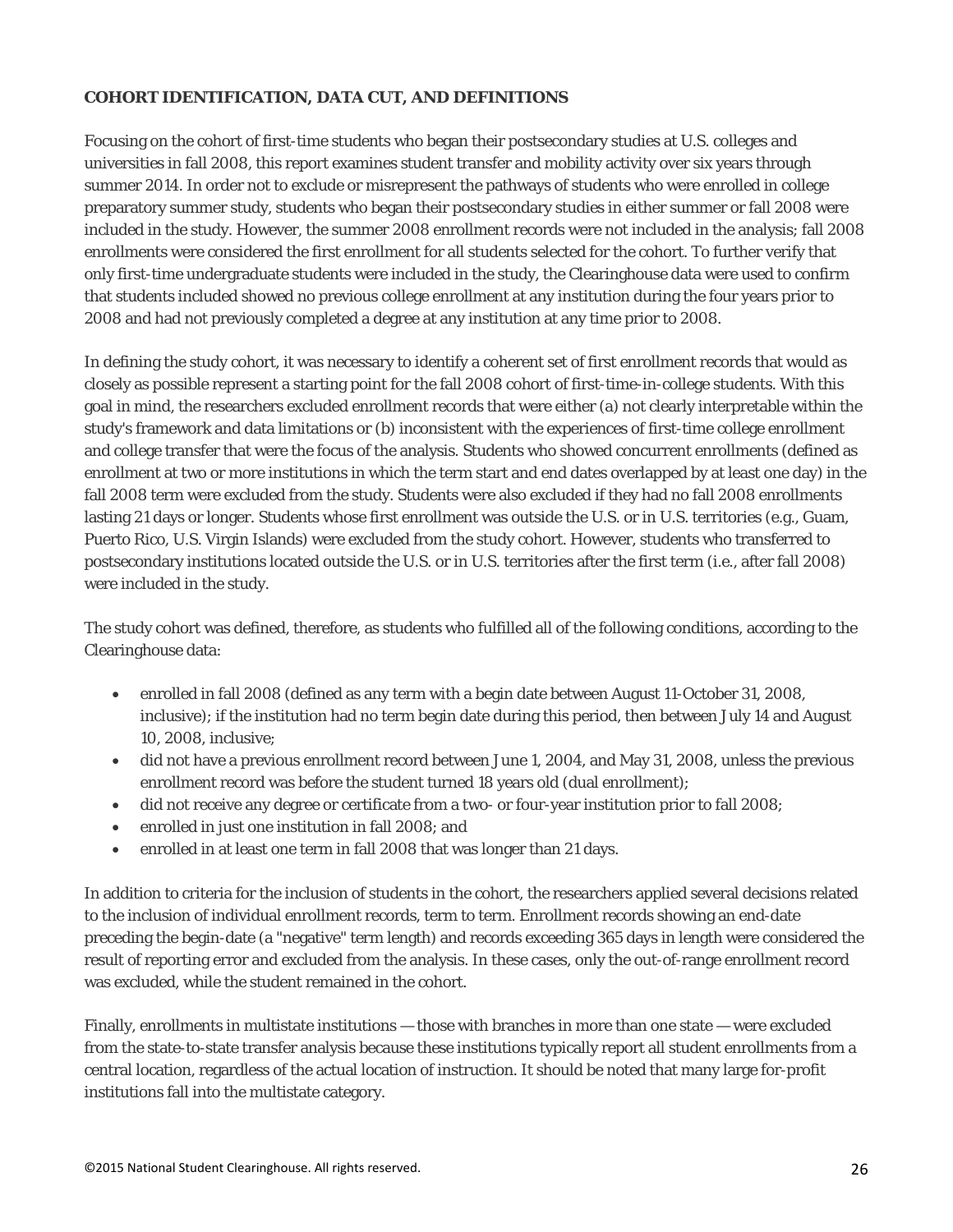#### **CONCURRENT ENROLLMENT**

As mentioned previously, NSC data provide an unduplicated headcount of U.S. college enrollments during each term, which allows following individuals across concurrent enrollment. In preparing data for this report, students with concurrent enrollments during the fall 2008 term were excluded from the cohort. Students with concurrent enrollments after the first term, however, were retained. Each instance of concurrent enrollment occurring after fall 2008 was examined and a primary enrollment record was selected from among the concurrencies for use in the transfer analysis. Concurrent enrollment was defined in this stage as two or more enrollment records in which the term start/end dates overlapped by 30 days or more. Primary enrollments were selected using the following decision rules:

- 1. **Continuing enrollment over changing enrollment:** Continuing enrollment at the institution where the student had been enrolled during the previous term was selected over an enrollment at a different institution. This rule produces conservative results on the prevalence of transfer, since some students may use concurrent enrollments as a way of transitioning from one institution to the next.
- 2. **Earlier term begin-date over later begin-dates:** If a student was concurrently enrolled in two or more new institutions and no longer enrolled in his or her previous institution, the enrollment record with the earliest begin-date was selected as primary.

### **DEFINING TRANSFER**

In this report, transfer is defined as enrollment subsequent to the fall 2008 term in an institution different from the one in which the student was enrolled during fall 2008 (the starting institution). This is provided that the student was not concurrently enrolled at the starting institution and had not already completed a degree or certificate, unless the starting was a two-year institution. For those who started at two-year institutions, change of the starting institution can take place before or after receiving a two-year credential. These types of enrollment patterns are defined as transfers regardless of subsequent enrollments (e.g., completion, returning to the starting institution, etc.).

Therefore, even if a student enrolled at a new institution for a short time then returned to the starting institution, the enrollment pattern is still categorized as a transfer. The results presented in this report capture the extent to which students change institutions at least once (i.e., they identify the first instances of student transfer).

### **DATA LIMITATIONS**

The data limitations in this report center mainly on data coverage, the methods used for cohort identification, and the definition of key constructs, as outlined above.

In fall 2008, representation of private, for-profit institutions in the Clearinghouse data was lower than that of other institution types, with the proportion of coverage ranging from quite low for two-year private for-profit colleges (14 percent of institutions, weighted by IPEDS enrollments) to moderately low for four-year private forprofit institutions (66 percent). Participation of two-year private non-profit institutions was also relatively low, at just 35 percent. For fall 2008, NSC data nevertheless offered near-census national coverage (96 percent) of public institutions, and an overall coverage rate of 92 percent of U.S. postsecondary enrollments.

In order to correct for differences in coverage rates, enrollment data were weighted, as explained previously, according to the level and control of each student's starting institution in fall 2008. This accounts for the